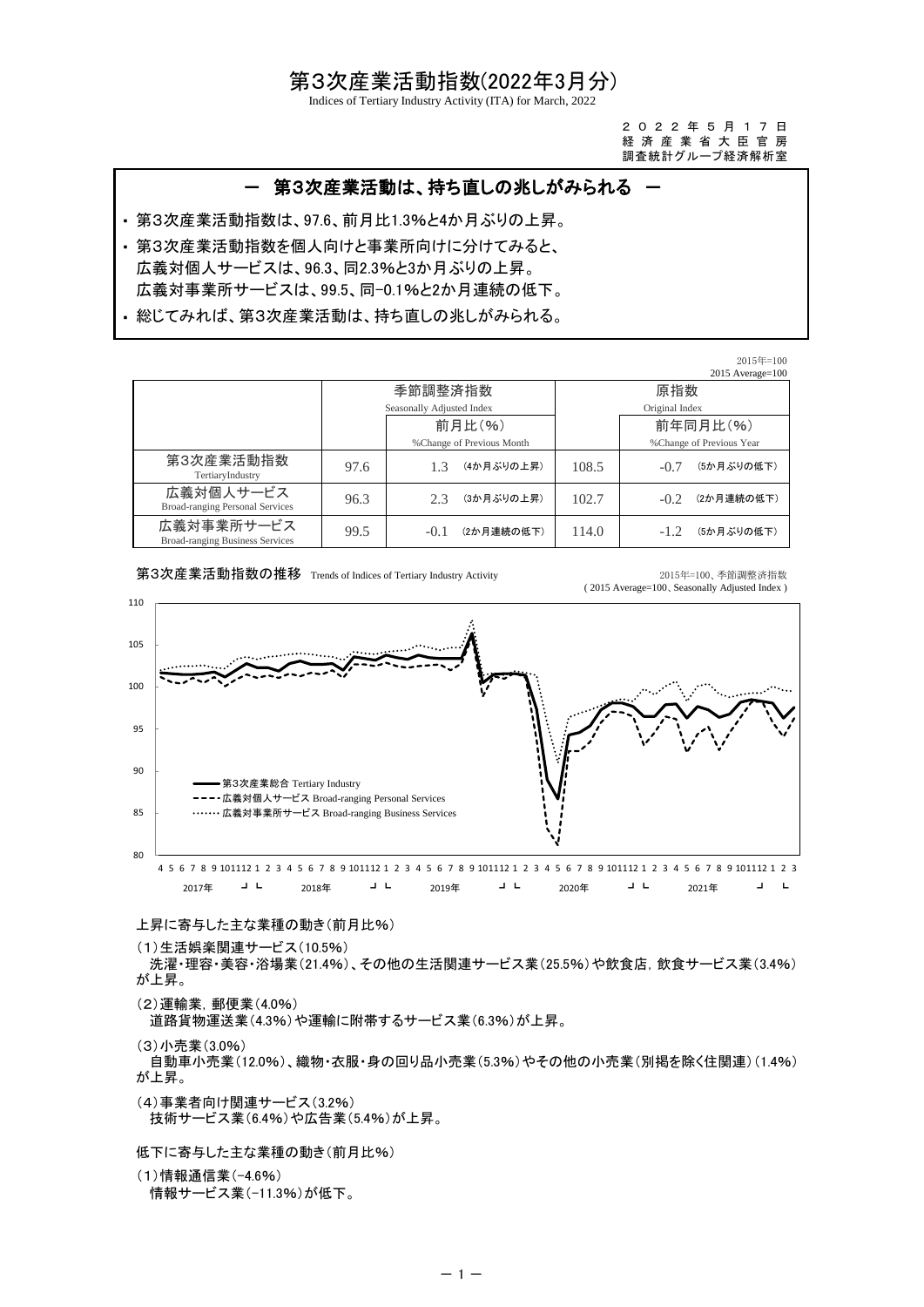# 《 上昇に寄与した業種 》

| 業種名              | 前月比(%)<br>(寄与度) | 前年同月比(%) | 寄与した主な内訳業種                                    |
|------------------|-----------------|----------|-----------------------------------------------|
| 生活娯楽関連サービス       | 10.5<br>(0.86)  | 7.3      | 洗濯 理容 美容 浴場業<br>その他の生活関連サービス業<br>飲食店、飲食サービス業  |
| 運輸業, 郵便業         | 4.0<br>(0.37)   | 1.2      | 道路貨物運送業<br>運輸に附帯するサービス業                       |
| 小売業              | 3.0<br>(0.34)   | $-2.6$   | 自動車小売業<br>織物・衣服・身の回り品小売業<br>その他の小売業(別掲を除く住関連) |
| 事業者向け関連サービス      | 3.2<br>(0.30)   | 1.5      | 技術サービス業<br>広告業                                |
| 医療, 福祉           | 1.8<br>(0.24)   | $-0.2$   | 医療業                                           |
| 卸売業              | 0.8<br>(0.10)   | $-4.5$   | 繊維·衣服等卸売業<br>飲食料品卸売業                          |
| 物品賃貸業(自動車賃貸業を含む) | 2.0<br>(0.05)   | $-0.5$   | レンタル業                                         |

## 《 低下に寄与した業種 》

| 業種名           | 前月比(%)<br>(寄与度)     | 前年同月比(%) | 寄与した主な内訳業種 |
|---------------|---------------------|----------|------------|
| 情報通信業         | $-4.6$<br>$(-0.47)$ | $-3.5$   | 情報サービス業    |
| 金融業, 保険業      | $-1.9$<br>$(-0.18)$ | 0.5      | 損害保険業      |
| 電気・ガス・熱供給・水道業 | $-4.0$<br>$(-0.16)$ | 3.2      | 電気業        |
| 不動産業          | $-1.4$<br>$(-0.12)$ | $-4.5$   | 不動産取引業     |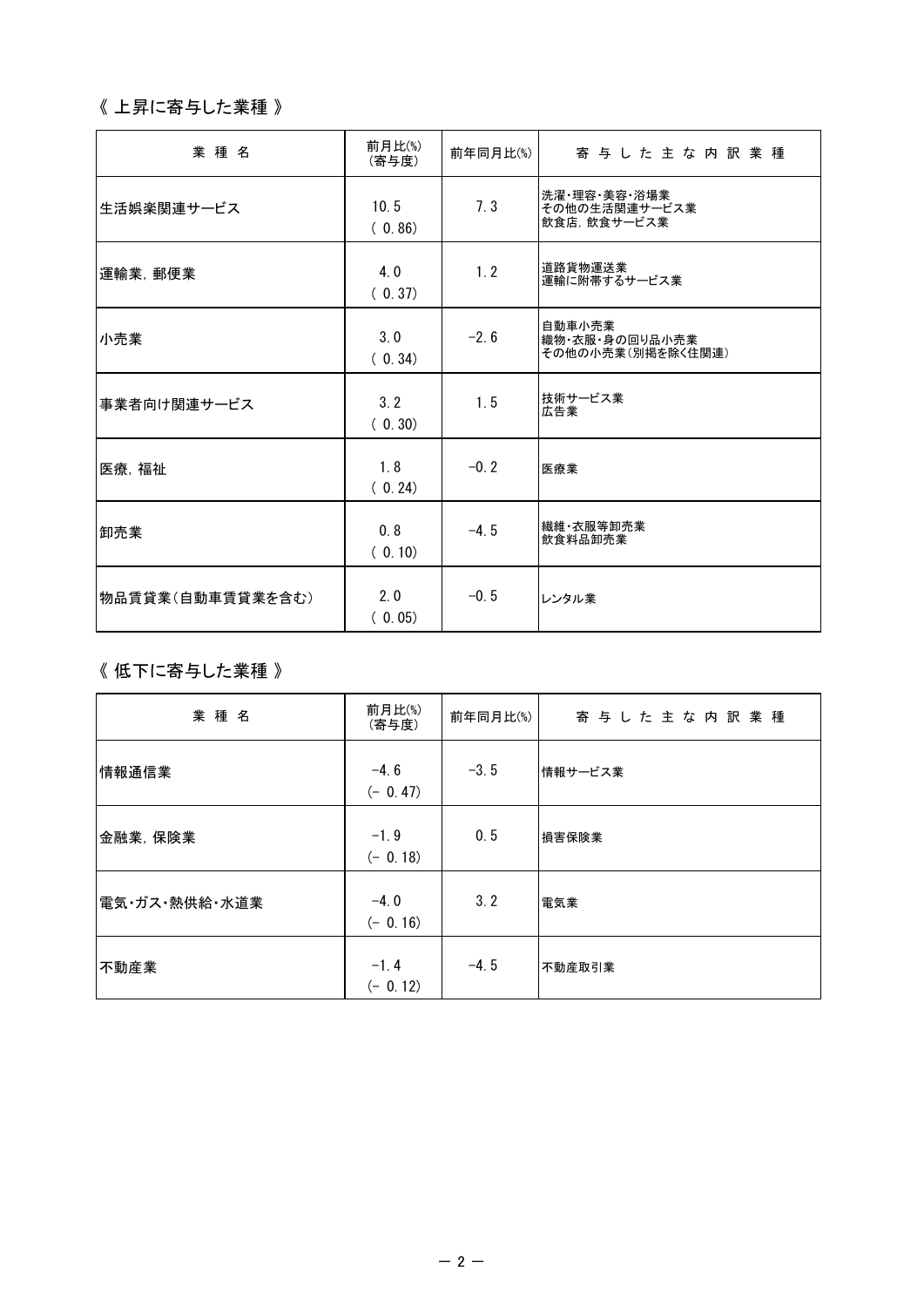# 第3次産業活動指数主要業種の推移

Trends of Key Major Industries' Indices of ITA

2015年=100、季節調整済指数 ( 2015 Average=100、Seasonally Adjusted Index )

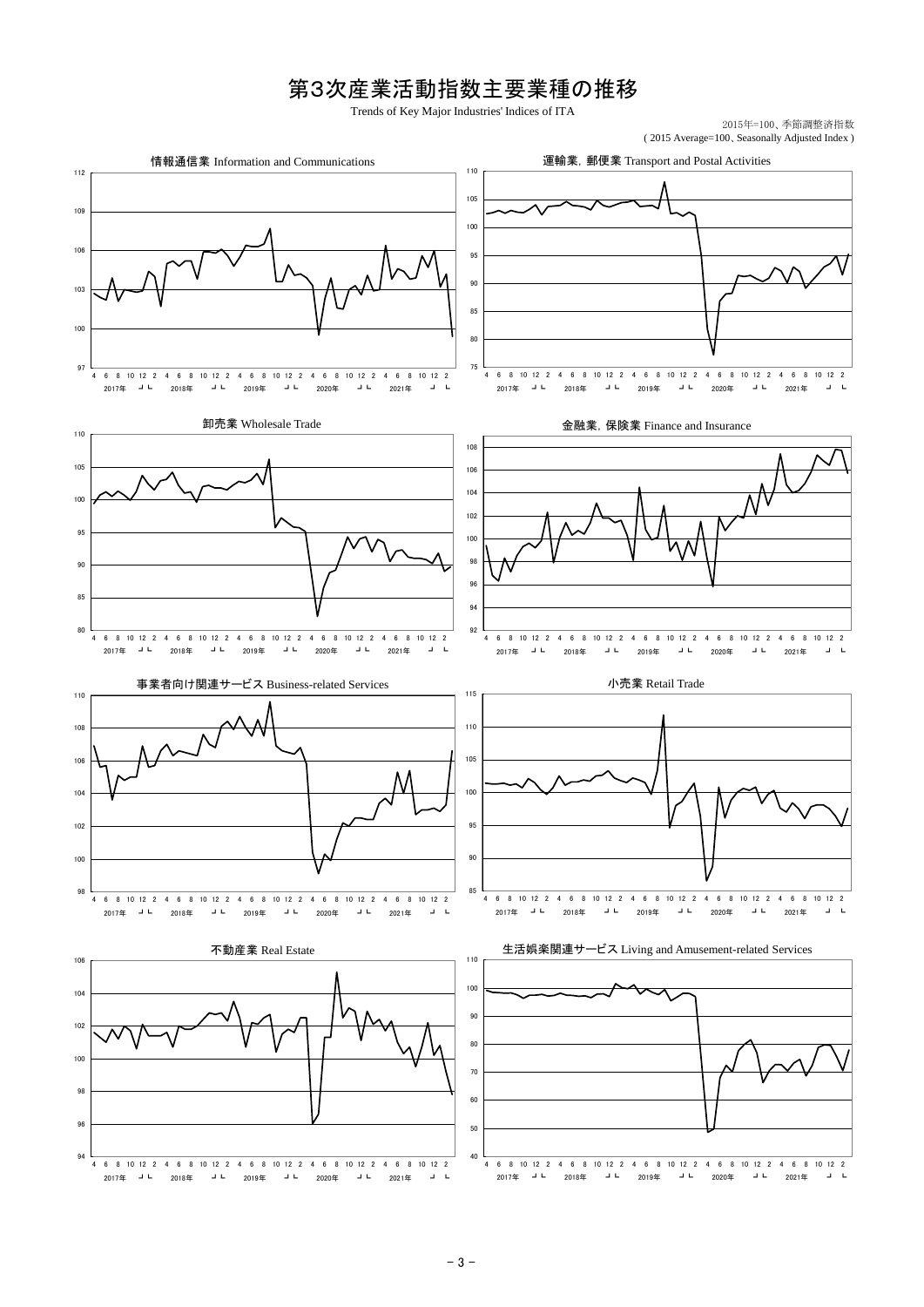### 主要業種別指数時系列表 Time Series Data of Indices of Key Industries — シンパ ニップロジャ プバン・シー コーラブル コード コード コード<br>(第3次産業総合及び広義対個人サービス、広義対事業所サービス)

2015 Average=100 2015年 =100

|                |                                                                   |                |            | 第3次産業総合                  |                  | 広義対個人<br>サービス                             |                  | 広義非選択的<br>個人向けサービス                                  |               | 広義し好的        | 個人向けサービス                                          | 広義対事業所                        | サービス          |                |
|----------------|-------------------------------------------------------------------|----------------|------------|--------------------------|------------------|-------------------------------------------|------------------|-----------------------------------------------------|---------------|--------------|---------------------------------------------------|-------------------------------|---------------|----------------|
|                |                                                                   |                |            | <b>Tertiary Industry</b> |                  | <b>Broad-ranging Personal</b><br>Services |                  | <b>Broad-ranging Essential</b><br>Personal Services |               |              | Broad-ranging Non-<br>essential Personal Services | <b>Broad-ranging Business</b> | Services      |                |
|                |                                                                   |                |            |                          | 伸び率(%)           |                                           | 伸び率(%)           |                                                     | 伸び率(%)        |              | 伸び率(%)                                            |                               | 伸び率(%)        |                |
|                |                                                                   |                |            |                          | %Change          |                                           | %Change          |                                                     | %Change       |              | %Change                                           |                               | %Change       |                |
|                |                                                                   |                | ウエイト       | 10000                    |                  |                                           | 4887.5           |                                                     | 2611.7        |              | 2275.8                                            |                               | 5112.5        | Weight         |
|                |                                                                   | 2021 年 I 期     |            | 97.0                     | $-1.0$           | 94.7                                      | $-2.3$           | 101.9                                               | 0.4           | 86.6         | $-5.3$                                            | 99.7                          | 1.3           | Q1 2021        |
|                |                                                                   |                | Ⅱ期         | 97.3                     | 0.3              | 94.3                                      | $-0.4$           | 102.8                                               | 0.9           | 85.8         | $-0.9$                                            | 99.7                          | 0.0           | Q2             |
|                |                                                                   |                | Ⅲ期         | 96.8                     | $-0.5$           | 94.1                                      | $-0.2$           | 102.8                                               | 0.0           | 84.9         | $-1.0$                                            | 99.5                          | $-0.2$        | Q <sub>3</sub> |
|                |                                                                   |                | IV期        | 98.3                     | 1.5              | 97.6                                      | 3.7              | 103.0                                               | 0.2           | 89.2         | 5.1                                               | 99.2                          | $-0.3$        | Q <sub>4</sub> |
|                |                                                                   | 2022年          | <b>I 期</b> | 97.3                     | $-1.0$           | 95.4                                      | $-2.3$           | 101.9                                               | $-1.1$        | 88.1         | $-1.2$                                            | 99.7                          | 0.5           | Q1 2022        |
| 季節             | Seasonally Adjusted Index / % Change From Previous Month(Quarter) |                |            |                          |                  |                                           |                  |                                                     |               |              |                                                   |                               |               |                |
| 調              |                                                                   | 2021年 1月       |            | 96.5                     | $-1.2$           | 93.1                                      | $-3.5$           | 101.9                                               | 0.7           | 82.7         | -9.1                                              | 99.8                          | 1.5           | Jan. 2021      |
| 整              |                                                                   | 2月             |            | 96.5                     | 0.0              | 94.6                                      | 1.6              | 101.4                                               | $-0.5$        | 87.8         | 6.2                                               | 99.1                          | $-0.7$        | Feb.           |
| 済指             |                                                                   | 3月             |            | 97.9                     | 1.5              | 96.5                                      | 2.0              | 102.3                                               | 0.9           | 89.2         | 1.6                                               | 100.1                         | 1.0           | Mar.           |
| 数              |                                                                   | 4月<br>5月       |            | 98.0                     | 0.1              | 96.2                                      | $-0.3$           | 103.5                                               | 1.2           | 87.1         | $-2.4$                                            | 100.7                         | 0.6           | Apr.           |
|                |                                                                   | 6月             |            | 96.3<br>97.7             | $-1.7$<br>1.5    | 92.2<br>94.4                              | $-4.2$<br>2.4    | 102.2<br>102.7                                      | $-1.3$<br>0.5 | 82.8<br>87.4 | -4.9                                              | 98.3<br>100.1                 | -2.4<br>1.8   | May<br>Jun.    |
| 前<br>月         |                                                                   | 7月             |            | 97.3                     | $-0.4$           | 95.3                                      | 1.0              | 103.1                                               | 0.4           | 87.9         | 5.6<br>0.6                                        | 100.4                         | 0.3           | Jul.           |
|                |                                                                   | 8月             |            | 96.4                     | $-0.9$           | 92.5                                      | $-2.9$           | 102.7                                               | $-0.4$        | 82.3         | $-6.4$                                            | 99.2                          | $-1.2$        | Aug.           |
| 期              |                                                                   | 9月             |            | 96.8                     | 0.4              | 94.6                                      | 2.3              | 102.6                                               | $-0.1$        | 84.6         | 2.8                                               | 98.8                          | -0.4          | Sep.           |
| 比              |                                                                   |                | 10月        | 98.2                     | 1.4              | 96.4                                      | 1.9              | 103.1                                               | 0.5           | 87.1         | 3.0                                               | 99.1                          | 0.3           | Oct.           |
|                |                                                                   |                | 11月        | 98.5                     | 0.3              | 98.2                                      | 1.9              | 103.5                                               | 0.4           | 89.3         | 2.5                                               | 99.3                          | 0.2           | Nov.           |
|                |                                                                   |                | 12月        | 98.3                     | $-0.2$           | 98.3                                      | 0.1              | 102.5                                               | $-1.0$        | 91.3         | 2.2                                               | 99.3                          | 0.0           | Dec.           |
|                |                                                                   | 2022 年<br>1月   |            | 98.1                     | $-0.2$           | 95.8                                      | $-2.5$           | 102.5                                               | 0.0           | 86.7         | $-5.0$                                            | 100.1                         | 0.8           | Jan. 2022      |
|                |                                                                   | 2月             |            | 96.3                     | $-1.8$           | 94.1                                      | $-1.8$           | 101.5                                               | $-1.0$        | 87.0         | 0.3                                               | 99.6                          | $-0.5$        | Feb.           |
|                |                                                                   | 3月             |            | 97.6                     | 1.3              | 96.3                                      | 2.3              | 101.6                                               | 0.1           | 90.7         | 4.3                                               | 99.5                          | $-0.1$        | Mar.           |
|                |                                                                   | 2019 年         |            | 103.1                    | 0.3              | 102.2                                     | 0.5              | 102.4                                               | 0.4           | 102.0        | 0.7                                               | 103.9                         | 0.1           | C.Y. 2019      |
|                |                                                                   | 2020 年         |            | 96.0                     | $-6.9$           | 93.9                                      | $-8.1$           | 100.1                                               | $-2.2$        | 86.7         | $-15.0$                                           | 98.0                          | $-5.7$        | 2020           |
|                |                                                                   | 2021 年         |            | 97.4                     | 1.5              | 95.2                                      | 1.4              | 102.6                                               | 2.5           | 86.7         | 0.0                                               | 99.5                          | 1.5           | 2021           |
|                |                                                                   |                |            |                          |                  |                                           |                  |                                                     |               |              |                                                   |                               |               |                |
|                |                                                                   | 2019 年度        |            | 102.3                    | $-0.7$           | 101.4                                     | $-0.6$           | 102.1                                               | $-0.2$        | 100.5        | $-1.3$                                            | 103.3                         | $-0.6$        | F.Y. 2019      |
|                |                                                                   | 2020 年度        |            | 95.3                     | $-6.8$           | 92.9                                      | $-8.4$           | 100.1                                               | $-2.0$        | 84.6         | $-15.8$                                           | 97.5                          | $-5.6$        | 2020           |
| 原              | ear                                                               | 2021 年度        |            | 97.5                     | 2.3              | 95.4                                      | 2.7              | 102.6                                               | 2.5           | 87.1         | 3.0                                               | 99.5                          | 2.1           | 2021           |
|                |                                                                   |                |            | 97.6                     | $-2.9$           |                                           | $-4.0$           |                                                     | 0.0           |              | $-9.0$                                            | 100.9                         |               | Q1 2021        |
| 指数             |                                                                   | 2021 年 I 期     | Ⅱ期         | 94.9                     | 7.8              | 94.1<br>93.0                              | 10.1             | 102.3<br>101.1                                      | 6.3           | 84.7<br>83.7 | 15.6                                              | 96.7                          | $-1.8$<br>5.8 | Q2             |
| $\blacksquare$ |                                                                   |                | Ⅲ期         | 96.3                     | 0.7              | 94.0                                      | $-0.4$           | 102.5                                               | 2.1           | 84.1         | $-4.0$                                            | 98.7                          | 2.1           | Q3             |
| 前年             |                                                                   |                | IV期        | 100.7                    | 0.8              | 99.6                                      | 1.0              | 104.4                                               | 1.7           | 94.2         | 0.3                                               | 101.7                         | 0.6           | Q <sub>4</sub> |
|                |                                                                   | 2022 年 I 期     |            | 98.0                     | 0.4              | 94.8                                      | 0.7              | 102.2                                               | $-0.1$        | 86.3         | 1.9                                               | 100.9                         | 0.0           | Q1 2022        |
| 同<br>月         | Original Index / %Change From Previous Y                          |                |            |                          |                  |                                           |                  |                                                     |               |              |                                                   |                               |               |                |
| $\blacksquare$ |                                                                   | 2021年 1月       |            | 92.3                     | $-5.5$           | 91.2                                      | $-8.0$           | 99.8                                                | $-1.2$        | 81.3         | $-16.2$                                           | 93.4                          | $-2.9$        | Jan. 2021      |
| 同期             |                                                                   | 2月             |            | 91.1                     | $-5.4$           | 88.2                                      | $-7.5$           | 97.0                                                | $-2.5$        | 78.1         | $-13.7$                                           | 93.8                          | $-3.6$        | Feb.           |
|                |                                                                   | 3月             |            | 109.3                    | 1.7              | 102.9                                     | 3.3              | 110.0                                               | 3.3           | 94.6         | 3.2                                               | 115.4                         | 0.3           | Mar.           |
| 比              |                                                                   | 4月             |            | 95.6                     | 10.0             | 93.6                                      | 15.0             | 100.7                                               | 7.4           | 85.4         | 26.9                                              | 97.6                          | 5.9           | Apr.           |
|                |                                                                   | 5 <sub>月</sub> |            | 91.8                     | 10.5             | 92.1                                      | 13.6             | 99.8                                                | 7.7           | 83.2         | 22.7                                              | 91.5                          | 7.6           | May            |
|                |                                                                   | 6月             |            | 97.3                     | 3.5              | 93.3                                      | 2.5              | 102.8                                               | 3.9           | 82.5         | 0.6                                               | 101.0                         | 4.2           | Jun.           |
|                |                                                                   | 7月             |            | 97.3                     | 2.5              | 95.8                                      | 2.0              | 103.1                                               | 2.7           | 87.3         | 0.8                                               | 98.9                          | 3.1           | Jul.           |
|                |                                                                   | 8 <sub>月</sub> |            | 94.2                     | 0.4              | 93.4                                      | $-1.6$           | 102.7                                               | 2.5           | 82.7         | -7.0                                              | 95.0                          | 2.4           | Aug.           |
|                |                                                                   | 9月             | 10月        | 97.5<br>98.0             | $-0.5$<br>$-0.4$ | 92.8<br>96.6                              | $-1.7$<br>$-0.5$ | 101.8<br>102.5                                      | 1.3<br>1.0    | 82.4<br>89.8 | $-5.7$<br>$-2.6$                                  | 102.1<br>99.4                 | 0.6<br>$-0.1$ | Sep.<br>Oct.   |
|                |                                                                   |                | 11月        | 98.4                     | 1.3              | 97.8                                      | 1.6              | 102.0                                               | 2.9           | 93.0         | 0.0                                               | 99.0                          | 1.1           | Nov.           |
|                |                                                                   |                | 12月        | 105.6                    | 1.3              | 104.5                                     | 2.2              | 108.6                                               | 1.0           | 99.8         | 3.5                                               | 106.8                         | 0.8           | Dec.           |
|                |                                                                   | 2022年 1月       |            | 94.2                     | 2.1              | 93.9                                      | 3.0              | 101.0                                               | 1.2           | 85.7         | 5.4                                               | 94.4                          | 1.1           | Jan. 2022      |
|                |                                                                   | 2月             |            | 91.2                     | $0.1\,$          | 87.8                                      | $-0.5$           | 97.0                                                | 0.0           | 77.3         | $-1.0$                                            | 94.3                          | 0.5           | Feb.           |
|                |                                                                   |                | 3月         | 108.5                    | $-0.7$           | 102.7                                     | $-0.2$           | $108.6\,$                                           | $-1.3$        | 95.8         | 1.3                                               | 114.0                         | $-1.2$        | Mar.           |

※ 2021年4月分(2021年6月公表)から、当月分公表時に、前月、前々月、3か月前の過去3か月分の指数値を遡及計算する方式に変更しました。 (詳細はこちら:https://www.meti.go.jp/statistics/tyo/sanzi/kako-info.html#oshirase\_20210615)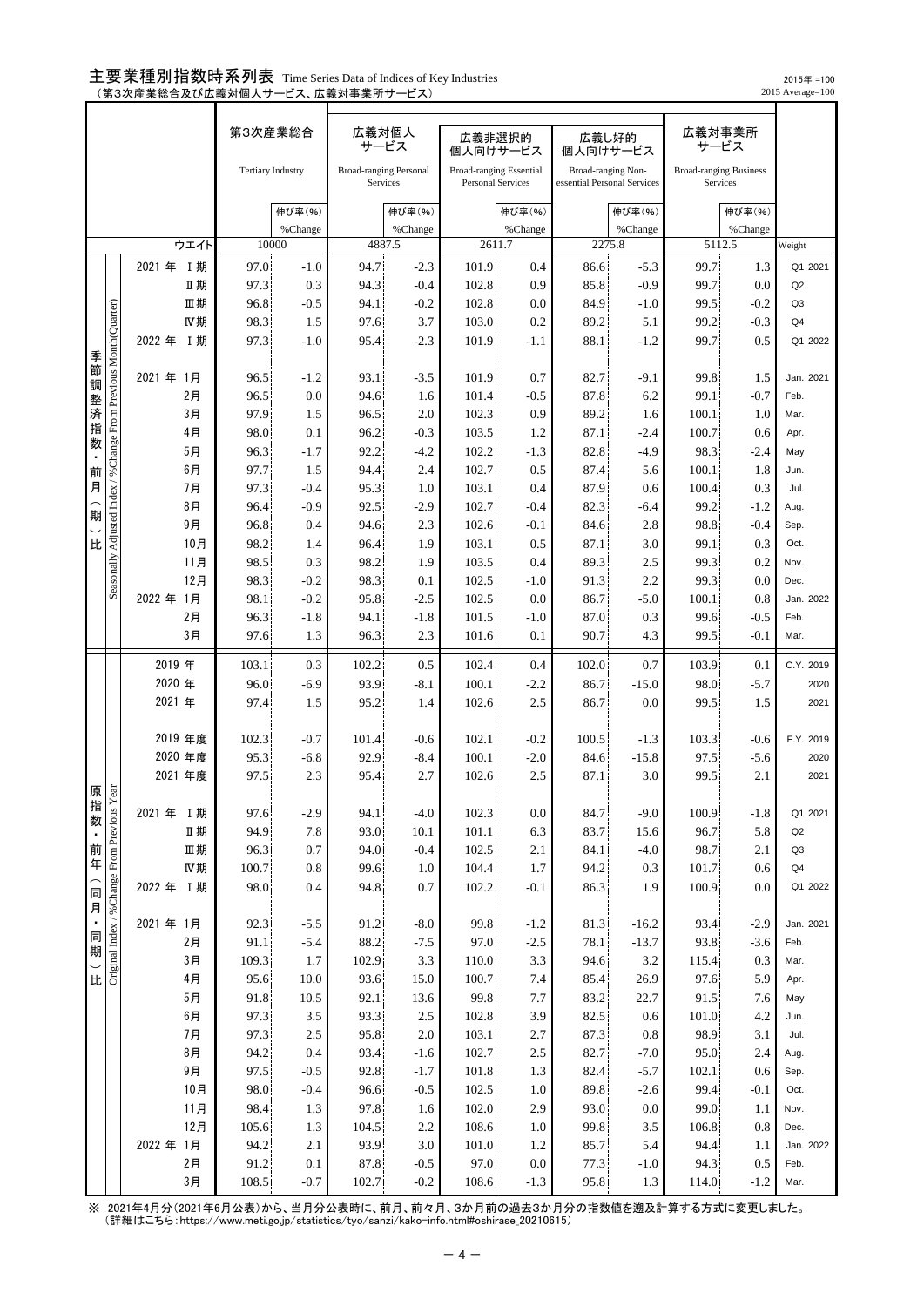## 主要業種別指数時系列表 Time Series Data of Indices of Key Industries

 2015年 =100 2015 Average=100

|      |                                                                   |                  |                | 電気・ガス・熱供給・<br>水道業                          |                   |                | 情報通信業                             |                | 情報サービス業                     |               | 運輸業, 郵便業                                  | 卸売業           |                        |                   |
|------|-------------------------------------------------------------------|------------------|----------------|--------------------------------------------|-------------------|----------------|-----------------------------------|----------------|-----------------------------|---------------|-------------------------------------------|---------------|------------------------|-------------------|
|      |                                                                   |                  |                | Electricity, Gas, Heat<br>Supply and Water |                   |                | Information and<br>Communications |                | <b>Information Services</b> |               | <b>Transport and Postal</b><br>Activities |               | <b>Wholesale Trade</b> |                   |
|      |                                                                   |                  |                |                                            | 伸び率(%)<br>%Change |                | 伸び率(%)<br>%Change                 |                | 伸び率(%)<br>%Change           |               | 伸び率(%)<br>%Change                         |               | 伸び率(%)<br>%Change      |                   |
|      |                                                                   |                  | ウエイト           | 378.3                                      |                   |                | 946.9                             |                | 405.2                       |               | 968.8                                     |               | 1350.5                 | Weight            |
|      |                                                                   | 2021 年 I 期       |                | 99.4                                       | 0.4               | 103.3          | 0.3                               | 103.7          | 0.8                         | 91.3          | 0.2                                       | 93.4          | $-0.2$                 | Q1 2021           |
|      |                                                                   |                  | Ⅱ期             | 98.5                                       | $-0.9$            | 104.9          | 1.5                               | 112.0          | 8.0                         | 91.7          | 0.4                                       | 92.0          | $-1.5$                 | Q2                |
|      |                                                                   |                  | 皿期             | 97.3                                       | $-1.2$            | 104.0          | $-0.9$                            | 109.2          | $-2.5$                      | 90.5          | $-1.3$                                    | 91.5          | $-0.5$                 | Q <sub>3</sub>    |
|      |                                                                   |                  | Ⅳ期             | 99.7                                       | 2.5               | 105.4          | 1.3                               | 113.7          | 4.1                         | 92.7          | 2.4                                       | 90.7          | -0.9                   | Q <sub>4</sub>    |
|      |                                                                   | 2022 年           | I期             | 103.4                                      | 3.7               | 102.3          | $-2.9$                            | 106.6          | $-6.2$                      | 93.9          | 1.3                                       | 90.2          | $-0.6$                 | Q1 2022           |
| 季節調  | Seasonally Adjusted Index / % Change From Previous Month(Quarter) | 2021 年           | 1月             | 102.8                                      | 1.9               | 104.1          | 1.5                               | 105.5          | 4.5                         | 90.3          | $-0.6$                                    | 94.3          | 0.3                    | Jan. 2021         |
|      |                                                                   |                  | 2月             | 97.8                                       | $-4.9$            | 102.9          | $-1.2$                            | 102.7          | $-2.7$                      | 90.9          | 0.7                                       | 92.0          | -2.4                   | Feb.              |
| "整済指 |                                                                   |                  | 3月             | 97.7                                       | $-0.1$            | 103.0          | 0.1                               | 102.8          | 0.1                         | 92.8          | 2.1                                       | 93.9          | 2.1                    | Mar.              |
|      |                                                                   |                  | 4月             | 98.1                                       | 0.4               | 106.4          | 3.3                               | 114.7          | 11.6                        | 92.2          | $-0.6$                                    | 93.4          | $-0.5$                 | Apr.              |
| 数    |                                                                   |                  | 5月             | 98.1                                       | 0.0               | 103.8          | $-2.4$                            | 111.7          | $-2.6$                      | 90.1          | $-2.3$                                    | 90.5          | $-3.1$                 | May               |
| 前    |                                                                   |                  | 6月             | 99.3                                       | 1.2               | 104.6          | 0.8                               | 109.7          | $-1.8$                      | 92.9          | 3.1                                       | 92.1          | 1.8                    | Jun.              |
| 月    |                                                                   |                  | 7月             | 97.9                                       | $-1.4$            | 104.4          | $-0.2$                            | 110.0          | 0.3                         | 92.1          | $-0.9$                                    | 92.3          | 0.2                    | Jul.              |
| 期    |                                                                   |                  | 8月             | 96.7                                       | $-1.2$            | 103.8          | $-0.6$                            | 110.2          | 0.2                         | 89.1          | $-3.3$                                    | 91.2          | $-1.2$                 | Aug.              |
|      |                                                                   |                  | 9月             | 97.2                                       | 0.5               | 103.9          | 0.1                               | 107.3          | $-2.6$                      | 90.4          | 1.5                                       | 91.0          | $-0.2$                 | Sep.              |
| 比    |                                                                   |                  | 10月<br>11月     | 99.6<br>99.5                               | 2.5<br>$-0.1$     | 105.6<br>104.7 | 1.6<br>$-0.9$                     | 114.4<br>113.8 | 6.6<br>$-0.5$               | 91.6<br>92.9  | 1.3<br>1.4                                | 91.0<br>90.8  | 0.0<br>$-0.2$          | Oct.<br>Nov.      |
|      |                                                                   |                  | 12月            | 100.0                                      | 0.5               | 106.0          | 1.2                               | 112.9          | $-0.8$                      | 93.5          | 0.6                                       | 90.2          | $-0.7$                 | Dec.              |
|      |                                                                   | 2022 年           | 1月             | 104.3                                      | 4.3               | 103.2          | $-2.6$                            | 110.1          | $-2.5$                      | 94.9          | 1.5                                       | 91.8          | 1.8                    | Jan. 2022         |
|      |                                                                   |                  | 2月             | 105.0                                      | 0.7               | 104.2          | 1.0                               | 111.1          | 0.9                         | 91.5          | $-3.6$                                    | 89.0          | $-3.1$                 | Feb.              |
|      |                                                                   |                  | 3月             | 100.8                                      | $-4.0$            | 99.4           | $-4.6$                            | 98.5           | $-11.3$                     | 95.2          | 4.0                                       | 89.7          | 0.8                    | Mar.              |
|      |                                                                   |                  |                |                                            |                   |                |                                   |                |                             |               |                                           |               |                        |                   |
|      |                                                                   | 2019 年<br>2020 年 |                | 99.5<br>97.5                               | $-1.7$<br>$-2.0$  | 105.6<br>102.8 | 1.0<br>$-2.7$                     | 105.7<br>104.4 | 2.7                         | 103.7<br>90.5 | $-0.2$                                    | 101.3<br>91.3 | $-0.7$<br>$-9.9$       | C.Y. 2019<br>2020 |
|      |                                                                   | 2021 年           |                | 98.7                                       | 1.2               | 104.4          | 1.6                               | 109.0          | $-1.2$<br>4.4               | 91.6          | $-12.7$<br>1.2                            | 92.0          | 0.8                    | 2021              |
|      |                                                                   |                  |                |                                            |                   |                |                                   |                |                             |               |                                           |               |                        |                   |
|      |                                                                   |                  | 2019 年度        | 99.1                                       | $-1.5$            | 105.4          | 0.3                               | 106.2          | 2.5                         | 102.7         | $-1.2$                                    | 99.7          | $-2.1$                 | F.Y. 2019         |
|      |                                                                   |                  | 2020 年度        | 97.8                                       | $-1.3$            | 102.4          | $-2.8$                            | 103.7          | $-2.4$                      | 88.5          | $-13.8$                                   | 90.9          | $-8.8$                 | 2020              |
|      |                                                                   |                  | 2021 年度        | 99.8                                       | 2.0               | 104.0          | 1.6                               | 109.4          | 5.5                         | 92.2          | 4.2                                       | 91.1          | 0.2                    | 2021              |
| 原恩   |                                                                   |                  |                |                                            |                   |                |                                   |                |                             |               |                                           |               |                        |                   |
|      |                                                                   | 2021 年 I 期       |                | 105.2                                      | 1.3               | 113.2          | $-1.4$                            | 122.5          | $-2.3$                      | 90.3          | $-8.4$                                    | 93.1          | $-1.8$                 | Q1 2021           |
|      |                                                                   |                  | Ⅱ期<br>皿期       | 89.9<br>100.5                              | 2.9<br>0.0        | 98.5<br>101.3  | 4.2                               | 99.7<br>105.2  | 7.0<br>3.7                  | 90.1<br>88.9  | 10.8                                      | 89.6<br>90.5  | $7.0\,$                | Q2<br>Q3          |
|      |                                                                   |                  | IV期            | 99.3                                       | 1.2               | 104.5          | 1.0<br>2.8                        | 108.7          | 11.3                        | 97.1          | 1.4<br>2.6                                | 94.6          | 1.5<br>$-3.1$          | Q <sub>4</sub>    |
|      |                                                                   | 2022 年 I 期       |                | 109.3                                      | 3.9               | 111.7          | $-1.3$                            | 123.9          | 1.1                         | 92.8          | 2.8                                       | 89.8          | $-3.5$                 | Q1 2022           |
|      | 指数・前年(同月・同期)比A sno.kad uou ashenUsk / xapur pu.jajuo              |                  |                |                                            |                   |                |                                   |                |                             |               |                                           |               |                        |                   |
|      |                                                                   | 2021年 1月         |                | 115.5                                      | 6.6               | 99.3           | 0.7                               | 92.3           | 1.9                         | 82.9          | $-14.4$                                   | 84.6          | $-3.0$                 | Jan. 2021         |
|      |                                                                   |                  | 2月             | 100.0                                      | $-2.6$            | 97.8           | $-2.0$                            | 91.3           | $-3.6$                      | 82.0          | $-13.0$                                   | 87.9          | $-3.2$                 | Feb.              |
|      |                                                                   |                  | 3 <sub>月</sub> | 100.2                                      | $-0.6$            | 142.5          | $-2.3$                            | 183.8          | $-3.7$                      | 105.9         | 1.2                                       | 106.7         | 0.2                    | Mar.              |
|      |                                                                   |                  | 4月             | 89.9                                       | 0.1               | 96.1           | 4.2                               | 93.6           | 8.2                         | 90.6          | 11.7                                      | 93.7          | 6.0                    | Apr.              |
|      |                                                                   |                  | 5月             | $88.0\,$                                   | 6.2               | 92.9           | 5.9                               | 88.6           | $10.8\,$                    | 85.7          | 13.8                                      | 82.5          | 9.4                    | May               |
|      |                                                                   |                  | $6$ 月          | 91.8                                       | 2.6               | 106.6          | 2.9                               | 116.9          | 3.4                         | 93.9          | 7.3                                       | 92.7          | 6.3                    | Jun.              |
|      |                                                                   |                  | 7月<br>$8$ 月    | 104.9<br>103.9                             | 8.6<br>$-4.4$     | 94.8<br>93.6   | 0.7<br>1.5                        | 89.8<br>90.0   | 2.4<br>5.9                  | 91.6<br>85.3  | 3.6<br>0.9                                | 92.1<br>85.7  | 3.0<br>2.4             | Jul.<br>Aug.      |
|      |                                                                   |                  | 9月             | 92.6                                       | $-3.6$            | 115.6          | 1.0                               | 135.9          | 3.3                         | 89.8          | $-0.3$                                    | 93.8          | $-0.8$                 | Sep.              |
|      |                                                                   |                  | 10月            | 93.5                                       | $2.2\,$           | 99.0           | 3.2                               | 97.3           | 11.5                        | 96.1          | $-0.1$                                    | 90.8          | $-4.5$                 | Oct.              |
|      |                                                                   |                  | 11月            | 94.5                                       | 1.8               | 98.1           | 1.1                               | 96.9           | 10.9                        | 94.1          | 4.2                                       | 93.0          | $-0.7$                 | Nov.              |
|      |                                                                   |                  | 12月            | 110.0                                      | $-0.1$            | 116.3          | 3.7                               | 131.8          | 11.4                        | 101.2         | 4.0                                       | 99.9          | $-3.8$                 | Dec.              |
|      |                                                                   | 2022年            | 1月             | 117.3                                      | 1.6               | 98.6           | $-0.7$                            | 96.6           | 4.7                         | 87.7          | 5.8                                       | 82.4          | $-2.6$                 | Jan. 2022         |
|      |                                                                   |                  | 2月             | 107.3                                      | 7.3               | 98.9           | 1.1                               | 98.7           | 8.1                         | 83.4          | 1.7                                       | 85.1          | $-3.2$                 | Feb.              |
|      |                                                                   |                  | 3月             | 103.4                                      | $3.2\,$           | 137.5          | $-3.5$                            | 176.4          | $-4.0$                      | 107.2         | 1.2                                       | 101.9         | $-4.5$                 | Mar.              |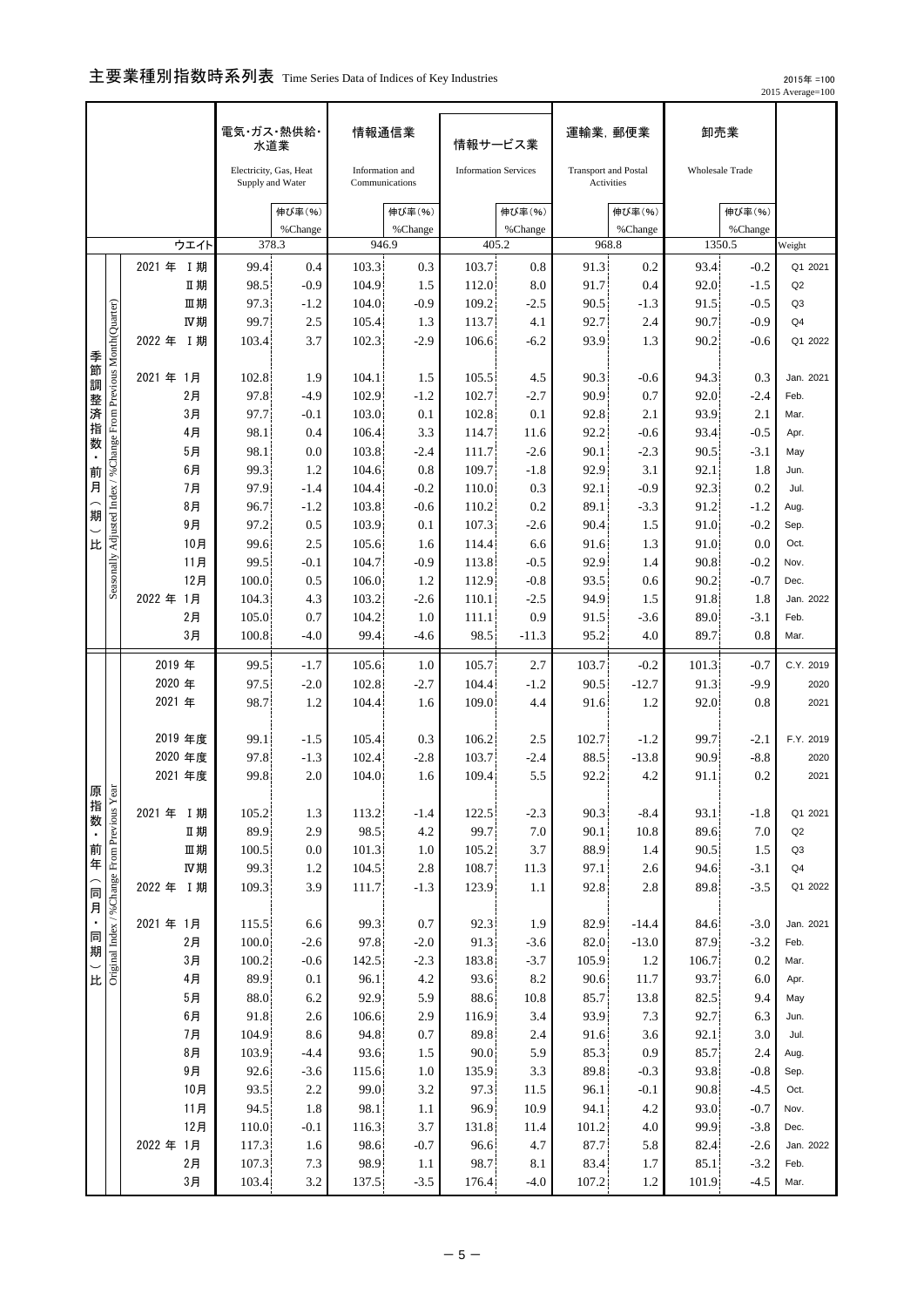## 主要業種別指数時系列表 Time Series Data of Indices of Key Industries

 2015年 =100 2015 Average=100

|                        |                                                                   |                  |                | 金融業, 保険業              |               |                           | 金融業              | 物品賃貸業(自動車<br>賃貸業を含む)                                                   |                  | 事業者向け関連                          | サービス             | 小売業           |                  |                   |
|------------------------|-------------------------------------------------------------------|------------------|----------------|-----------------------|---------------|---------------------------|------------------|------------------------------------------------------------------------|------------------|----------------------------------|------------------|---------------|------------------|-------------------|
|                        | ウエイト                                                              |                  |                | Finance and Insurance |               | <b>Financial Services</b> |                  | Goods Rental and Leasing<br>(include Automobile Rental<br>and Leasing) |                  | <b>Business-related Services</b> |                  | Retail Trade  |                  |                   |
|                        |                                                                   |                  |                |                       | 伸び率(%)        |                           | 伸び率(%)           |                                                                        | 伸び率(%)           |                                  | 伸び率(%)           |               | 伸び率(%)           |                   |
|                        |                                                                   |                  |                | 878.5                 | %Change       |                           | %Change<br>512.6 | 249.1                                                                  | %Change          |                                  | %Change<br>881.7 | 1182.6        | %Change          | Weight            |
|                        |                                                                   | 2021 年 I 期       |                | 104.0                 | 1.4           | 117.3                     | 1.3              | 104.6                                                                  | $-0.3$           | 102.7                            | 0.4              | 99.4          | $-1.2$           | Q1 2021           |
|                        |                                                                   |                  | Ⅱ期             | 105.4                 | 1.3           | 118.6                     | 1.1              | 104.8                                                                  | 0.2              | 104.1                            | 1.4              | 97.7          | $-1.7$           | Q <sub>2</sub>    |
|                        |                                                                   |                  | Ⅲ期             | 104.9                 | $-0.5$        | 119.4                     | 0.7              | 104.2                                                                  | $-0.6$           | 104.0                            | $-0.1$           | 97.1          | $-0.6$           | Q3                |
|                        |                                                                   |                  | IV期            | 106.8                 | 1.8           | 122.2                     | 2.3              | 103.0                                                                  | $-1.2$           | 103.0                            | $-1.0$           | 97.9          | 0.8              | Q4                |
|                        |                                                                   | 2022 年           | <b>I期</b>      | 107.1                 | 0.3           | 123.4                     | 1.0              | 103.6                                                                  | 0.6              | 104.3                            | 1.3              | 96.3          | $-1.6$           | Q1 2022           |
| 季節調                    | Seasonally Adjusted Index / % Change From Previous Month(Quarter) |                  |                |                       |               |                           |                  |                                                                        |                  |                                  |                  |               |                  |                   |
|                        |                                                                   | 2021 年           | - 1月           | 104.8                 | 2.6           | 116.7                     | 0.4              | 104.5                                                                  | $-0.2$           | 102.4                            | $-0.1$           | 98.3          | $-2.5$           | Jan. 2021         |
| 整                      |                                                                   |                  | 2月             | 102.9                 | $-1.8$        | 116.6                     | $-0.1$           | 104.2                                                                  | $-0.3$           | 102.4                            | 0.0              | 99.7          | 1.4              | Feb.              |
| 一済指                    |                                                                   |                  | 3月<br>4月       | 104.3<br>107.4        | 1.4<br>3.0    | 118.7<br>118.5            | 1.8<br>$-0.2$    | 105.1<br>105.1                                                         | 0.9<br>0.0       | 103.4<br>103.7                   | 1.0<br>0.3       | 100.3<br>97.6 | 0.6<br>$-2.7$    | Mar.<br>Apr.      |
| 数                      |                                                                   |                  | 5月             | 104.7                 | $-2.5$        | 118.7                     | 0.2              | 104.3                                                                  | $-0.8$           | 103.3                            | $-0.4$           | 97.0          | $-0.6$           | May               |
| 前                      |                                                                   |                  | 6月             | 104.0                 | $-0.7$        | 118.5                     | $-0.2$           | 105.1                                                                  | 0.8              | 105.3                            | 1.9              | 98.4          | 1.4              | Jun.              |
| 月                      |                                                                   |                  | 7月             | 104.2                 | 0.2           | 117.2                     | -1.1             | 104.8                                                                  | $-0.3$           | 104.0                            | $-1.2$           | 97.5          | $-0.9$           | Jul.              |
| 期                      |                                                                   |                  | 8月             | 104.8                 | 0.6           | 119.1                     | 1.6              | 104.0                                                                  | $-0.8$           | 105.4                            | 1.3              | 96.0          | $-1.5$           | Aug.              |
|                        |                                                                   |                  | 9月             | 105.8                 | 1.0           | 121.9                     | 2.4              | 103.8                                                                  | $-0.2$           | 102.7                            | $-2.6$           | 97.8          | 1.9              | Sep.              |
| 比                      |                                                                   |                  | 10月            | 107.3                 | 1.4           | 122.1                     | 0.2              | 103.4                                                                  | $-0.4$           | 103.0                            | 0.3              | 98.1          | 0.3              | Oct.              |
|                        |                                                                   |                  | 11月            | 106.8                 | $-0.5$        | 122.6                     | 0.4              | 102.6                                                                  | $-0.8$           | 103.0                            | 0.0              | 98.1          | 0.0              | Nov.<br>Dec.      |
|                        |                                                                   | 2022年 1月         | 12月            | 106.4<br>107.8        | $-0.4$<br>1.3 | 121.9<br>123.7            | $-0.6$<br>1.5    | 102.9<br>103.7                                                         | 0.3<br>0.8       | 103.1<br>102.9                   | 0.1<br>$-0.2$    | 97.5<br>96.4  | $-0.6$<br>$-1.1$ | Jan. 2022         |
|                        |                                                                   |                  | 2月             | 107.7                 | $-0.1$        | 121.2                     | $-2.0$           | 102.5                                                                  | $-1.2$           | 103.3                            | 0.4              | 94.8          | $-1.7$           | Feb.              |
|                        |                                                                   |                  | 3月             | 105.7                 | $-1.9$        | 125.4                     | 3.5              | 104.6                                                                  | 2.0              | 106.6                            | 3.2              | 97.6          | 3.0              | Mar.              |
|                        |                                                                   |                  |                |                       |               |                           |                  |                                                                        |                  |                                  |                  |               |                  |                   |
|                        |                                                                   | 2019 年<br>2020 年 |                | 100.3<br>100.9        | $-0.6$<br>0.6 | 107.6<br>112.8            | 0.2<br>4.8       | 107.5<br>105.3                                                         | 1.0<br>$-2.0$    | 107.5<br>102.4                   | 0.7<br>$-4.7$    | 101.4<br>97.5 | $-0.3$<br>$-3.8$ | C.Y. 2019<br>2020 |
|                        |                                                                   | 2021 年           |                | 105.2                 | 4.3           | 119.5                     | 5.9              | 104.1                                                                  | $-1.1$           | 103.4                            | 1.0              | 98.0          | 0.5              | 2021              |
|                        |                                                                   |                  |                |                       |               |                           |                  |                                                                        |                  |                                  |                  |               |                  |                   |
|                        |                                                                   | 2019 年度          |                | 100.2                 | $-0.9$        | 108.8                     | 1.5              | 107.7                                                                  | 1.0              | 107.2                            | 0.1              | 100.7         | $-1.3$           | F.Y. 2019         |
|                        |                                                                   | 2020 年度          |                | 101.8                 | 1.6           | 114.5                     | 5.2              | 104.6                                                                  | $-2.9$           | 101.4                            | $-5.4$           | 97.7          | $-3.0$           | 2020              |
| 原影                     |                                                                   | 2021 年度          |                | 106.0                 | 4.1           | 120.9                     | 5.6              | 103.9                                                                  | $-0.7$           | 103.9                            | 2.5              | 97.3          | $-0.4$           | 2021              |
|                        |                                                                   | 2021 年 I 期       |                | 104.6                 | 3.6           | 116.7                     | 6.3              | 105.0                                                                  | $-2.8$           | 101.7                            | $-3.5$           | 98.5          | 0.8              | Q1 2021           |
|                        |                                                                   |                  | Ⅱ期             | 104.7                 | 6.5           | 118.3                     | 5.6              | 102.1                                                                  | 0.3              | 101.5                            | 4.2              | 95.4          | 5.2              | Q2                |
|                        |                                                                   |                  | 皿期             | 103.8                 | 3.2           | 117.7                     | 5.6              | 105.0                                                                  | $-0.1$           | 105.9                            | 3.4              | 95.4          | $-1.9$           | Q3                |
|                        |                                                                   |                  | IV期            | 107.8                 | 4.2           | 125.2                     | 6.2              | 104.4                                                                  | $-2.0$           | 104.6                            | 0.5              | 102.9         | $-1.4$           | Q <sub>4</sub>    |
|                        |                                                                   | 2022 年 I 期       |                | 107.5                 | 2.8           | 122.4                     | 4.9              | 104.0                                                                  | $-1.0$           | 103.5                            | 1.8              | 95.4          | $-3.1$           | Q1 2022           |
| 指数・前年(同月・国朝)比比 ) 比 ) 比 |                                                                   |                  |                |                       |               |                           |                  |                                                                        |                  |                                  |                  |               |                  |                   |
|                        |                                                                   | 2021年 1月         | 2月             | 98.9<br>97.6          | 2.9<br>1.3    | 113.1<br>114.1            | 6.5<br>6.2       | 102.8<br>102.8                                                         | $-3.4$<br>$-3.8$ | 93.7<br>96.1                     | $-5.7$<br>$-4.9$ | 96.4<br>91.9  | $-1.6$<br>$-1.0$ | Jan. 2021<br>Feb. |
|                        |                                                                   |                  | 3月             | 117.4                 | 6.1           | 122.9                     | 6.1              | 109.4                                                                  | $-1.1$           | 115.3                            | $-0.5$           | 107.1         | 4.7              | Mar.              |
|                        |                                                                   |                  | 4月             | 107.5                 | 9.0           | 118.0                     | 9.0              | 102.1                                                                  | $-0.1$           | 101.1                            | 2.8              | 95.9          | 11.1             | Apr.              |
|                        |                                                                   |                  | 5 <sub>月</sub> | 100.1                 | 9.2           | 114.6                     | 8.7              | 101.0                                                                  | 1.0              | 96.1                             | 4.9              | 94.4          | 7.4              | May               |
|                        |                                                                   |                  | 6月             | 106.6                 | 1.8           | 122.3                     | 0.0              | 103.3                                                                  | 0.1              | 107.2                            | 4.7              | 96.0          | $-1.8$           | Jun.              |
|                        |                                                                   |                  | 7月             | 104.1                 | 1.3           | 115.4                     | 2.0              | 104.7                                                                  | 0.3              | 106.8                            | 3.8              | 99.2          | 0.8              | Jul.              |
|                        |                                                                   |                  | $8$ 月          | 101.7                 | 4.4           | 117.1                     | 6.2              | 104.2                                                                  | $-0.3$           | 103.4                            | 4.8              | 93.8          | $-4.4$           | Aug.              |
|                        |                                                                   |                  | 9月             | 105.5                 | 3.7           | 120.5                     | 8.6              | 106.0                                                                  | $-0.5$           | 107.4                            | 1.6              | 93.1          | $-2.0$           | Sep.              |
|                        |                                                                   |                  | 10月<br>11月     | 105.5<br>104.5        | 4.5<br>4.5    | 122.9<br>122.7            | 7.4<br>5.5       | 104.3<br>103.8                                                         | $-1.5$<br>$-2.7$ | 104.5<br>103.5                   | $-0.5$<br>1.1    | 97.1<br>98.7  | $-1.1$<br>$-1.0$ | Oct.<br>Nov.      |
|                        |                                                                   |                  | 12月            | 113.4                 | 3.7           | 129.9                     | 5.5              | 105.0                                                                  | $-1.7$           | 105.7                            | 0.8              | 112.8         | $-2.3$           | Dec.              |
|                        |                                                                   | 2022 年           | 1月             | 102.7                 | $3.8\,$       | 120.1                     | 6.2              | 102.1                                                                  | $-0.7$           | 95.8                             | 2.2              | 94.4          | $-2.1$           | Jan. 2022         |
|                        |                                                                   |                  | 2月             | 101.9                 | 4.4           | 119.8                     | 5.0              | 101.1                                                                  | $-1.7$           | 97.8                             | 1.8              | 87.6          | $-4.7$           | Feb.              |
|                        |                                                                   |                  | 3月             | 118.0                 | $0.5\,$       | 127.4                     | 3.7              | 108.9                                                                  | $-0.5$           | 117.0                            | 1.5              | 104.3         | $-2.6$           | Mar.              |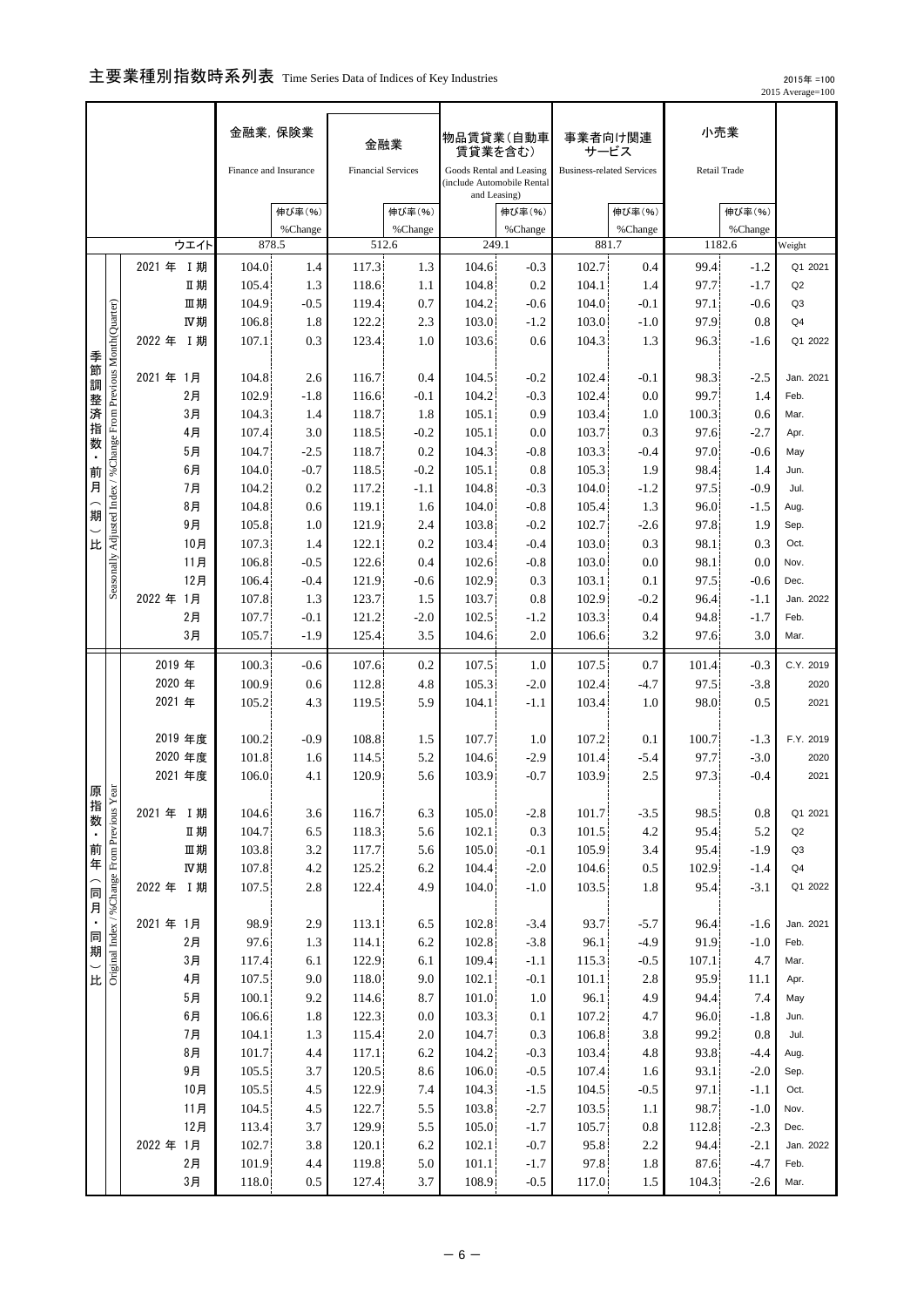# 主要業種別指数時系列表 Time Series Data of Indices of Key Industries

 2015年 =100 2015 Average=100

| Real Estate<br>Medical, Health Care and<br>Living and Amusement-<br>Manufacturing-dependent<br>Non-manufacturing-<br>Welfare<br>dependent Business<br>related Services<br><b>Business Services</b><br>Services<br>伸び率(%)<br>伸び率(%)<br>伸び率(%)<br>伸び率(%)<br>伸び率(%)<br>%Change<br>%Change<br>%Change<br>%Change<br>%Change<br>1238.9<br>1115.5<br>1409.3<br>3703.2<br>ウエイト<br>809.2<br>Weight<br>107.8<br>0.5<br>69.8<br>98.0<br>2021 年 I 期<br>102.5<br>0.1<br>$-12.1$<br>2.2<br>100.3<br>0.6<br>Q1 2021<br>Ⅱ期<br>109.0<br>95.8<br>100.6<br>0.3<br>101.7<br>$-0.8$<br>72.1<br>3.3<br>$-2.2$<br>Q2<br>1.1<br>Seasonally Adjusted Index / % Change From Previous Month(Quarter)<br>Ⅲ期<br>100.2<br>$-1.5$<br>109.7<br>71.8<br>95.6<br>101.1<br>0.5<br>0.6<br>$-0.4$<br>$-0.2$<br>Q <sub>3</sub><br>Ⅳ期<br>0.8<br>1.2<br>79.3<br>101.0<br>111.0<br>10.4<br>94.6<br>101.4<br>0.3<br>Q <sub>4</sub><br>$-1.0$<br>2022 年<br>99.3<br>109.4<br>$-5.9$<br>$-0.3$<br><b>I 期</b><br>$-1.7$<br>$-1.4$<br>74.6<br>96.5<br>2.0<br>101.1<br>季節調<br>2021年 1月<br>102.9<br>1.8<br>99.6<br>106.1<br>$-1.8$<br>66.2<br>$-13.9$<br>3.2<br>100.4<br>1.2<br>Jan. 2021<br>2月<br>102.1<br>$-0.8$<br>107.4<br>1.2<br>70.4<br>100.2<br>$-0.2$<br>6.3<br>96.6<br>$-3.0$<br>Feb.<br>整<br>済<br>3月<br>102.4<br>0.3<br>109.9<br>2.3<br>72.7<br>3.3<br>97.8<br>100.3<br>1.2<br>0.1<br>Mar.<br>指<br>4月<br>$-0.7$<br>109.7<br>72.6<br>97.0<br>100.9<br>101.7<br>$-0.2$<br>$-0.1$<br>$-0.8$<br>0.6<br>Apr.<br>数<br>5月<br>102.3<br>107.7<br>70.4<br>93.6<br>99.9<br>0.6<br>$-1.8$<br>$-3.0$<br>$-3.5$<br>$-1.0$<br>May<br>6月<br>109.5<br>73.2<br>101.0<br>$-1.3$<br>1.7<br>4.0<br>96.8<br>3.4<br>100.9<br>1.0<br>Jun.<br>前<br>肩<br>7月<br>74.5<br>100.3<br>$-0.7$<br>108.4<br>$-1.0$<br>1.8<br>96.6<br>$-0.2$<br>101.3<br>0.4<br>Jul.<br>8月<br>68.6<br>100.7<br>0.4<br>110.5<br>1.9<br>$-7.9$<br>95.2<br>101.0<br>$-0.3$<br>$-1.4$<br>Aug.<br>期<br>9月<br>99.5<br>72.3<br>100.9<br>$-1.2$<br>110.3<br>$-0.2$<br>5.4<br>94.9<br>$-0.3$<br>$-0.1$<br>Sep.<br>比<br>10月<br>100.7<br>78.8<br>9.0<br>1.2<br>110.4<br>0.1<br>94.2<br>$-0.7$<br>101.3<br>0.4<br>Oct.<br>11月<br>1.5<br>79.7<br>102.2<br>111.6<br>94.9<br>0.7<br>101.4<br>0.1<br>1.1<br>1.1<br>Nov.<br>12月<br>100.2<br>110.9<br>79.5<br>$-0.3$<br>$-2.0$<br>$-0.6$<br>94.6<br>$-0.3$<br>101.4<br>0.0<br>Dec.<br>2022 年<br>1月<br>100.8<br>$-0.3$<br>75.4<br>97.3<br>0.6<br>110.6<br>$-5.2$<br>2.9<br>101.8<br>0.4<br>2月<br>99.2<br>107.8<br>$-2.5$<br>70.5<br>$-6.5$<br>95.3<br>$-0.2$<br>$-1.6$<br>$-2.1$<br>101.6<br>Feb.<br>3月<br>97.8<br>109.7<br>1.8<br>77.9<br>10.5<br>99.8<br>$-1.4$<br>96.8<br>$-1.8$<br>1.6<br>Mar.<br>2019年<br>102.1<br>0.3<br>107.8<br>1.8<br>98.7<br>1.3<br>102.6<br>$-0.6$<br>104.3<br>0.3<br>2020 年<br>104.7<br>94.6<br>99.3<br>101.4<br>$-0.7$<br>$-2.9$<br>74.1<br>$-24.9$<br>$-7.8$<br>-4.8<br>2021 年<br>101.3<br>$-0.1$<br>109.4<br>4.5<br>73.2<br>$-1.2$<br>96.0<br>1.5<br>100.8<br>1.5<br>2019 年度<br>101.9<br>$-0.3$<br>107.8<br>96.2<br>$-1.8$<br>101.2<br>$-2.0$<br>104.0<br>-0.1<br>F.Y. 2019<br>1.4<br>2020 年度<br>101.5<br>70.0<br>98.6<br>$-0.4$<br>104.6<br>$-3.0$<br>$-27.2$<br>94.6<br>$-6.5$<br>$-5.2$<br>2020<br>2021 年度<br>4.9<br>100.5<br>109.7<br>74.6<br>6.6<br>95.6<br>101.0<br>2.4<br>2021<br>$-1.0$<br>1.1<br>原思<br>指数<br>Original Index / %Change From Previous Y<br>2021 年 I 期<br>0.3<br>106.8<br>$-0.2$<br>68.0<br>$-19.1$<br>102.0<br>102.6<br>0.0<br>100.4<br>$-2.7$<br>Q1 2021<br>Ⅱ期<br>101.9<br>108.1<br>10.8<br>69.2<br>27.0<br>91.9<br>98.5<br>5.7<br>4.1<br>6.4<br>Q2<br>前年<br>皿期<br>99.6<br>$-2.9$<br>94.0<br>110.1<br>4.6<br>72.4<br>$-4.2$<br>2.1<br>100.4<br>1.9<br>Q3<br>IV期<br>101.1<br>$-1.6$<br>112.4<br>3.4<br>83.3<br>1.6<br>96.0<br>103.9<br>1.5<br>Q <sub>4</sub><br>$-1.8$<br>(同月<br>2022 年 I 期<br>99.4<br>108.1<br>8.2<br>$-3.1$<br>1.2<br>73.6<br>100.5<br>$-1.5$<br>101.1<br>0.7<br>$\blacksquare$<br>2021年 1月<br>99.0<br>1.1<br>104.1<br>$-3.0$<br>65.2<br>$-30.0$<br>93.1<br>0.4<br>93.5<br>$-4.2$<br>Jan. 2021<br>同期<br>2月<br>102.5<br>$-0.6$<br>101.3<br>$-2.9$<br>61.8<br>$-26.3$<br>94.2<br>93.7<br>$-4.2$<br>$-1.9$<br>Feb.<br>3月<br>106.3<br>0.3<br>77.0<br>114.9<br>4.9<br>2.1<br>118.8<br>0.0<br>1.2<br>114.1<br>Mar.<br>比<br>4月<br>101.8<br>5.9<br>108.0<br>48.8<br>92.4<br>12.9<br>70.4<br>4.8<br>99.6<br>6.3<br>Apr.<br>5 <sub>月</sub><br>101.6<br>105.6<br>6.4<br>13.1<br>71.1<br>35.2<br>85.6<br>7.4<br>93.7<br>7.7<br>May<br>$6$ 月<br>102.3<br>0.1<br>110.6<br>6.8<br>3.9<br>97.8<br>66.0<br>102.2<br>3.2<br>7.1<br>Jun.<br>7月<br>100.8<br>$-1.4$<br>$111.0\,$<br>74.0<br>4.2<br>95.1<br>$2.5\,$<br>4.0<br>100.3<br>Jul.<br>5.0<br>$8$ 月<br>98.0<br>$-7.7$<br>97.1<br>$-3.7$<br>110.3<br>6.3<br>74.0<br>89.5<br>2.1<br>2.5<br>Aug.<br>9 <sub>月</sub><br>100.1<br>$-3.5$<br>109.1<br>103.9<br>3.5<br>69.2<br>$-8.6$<br>97.4<br>$-0.7$<br>Sep.<br>1.1<br>10月<br>100.9<br>$-2.5$<br>78.7<br>113.1<br>1.3<br>$-3.2$<br>94.1<br>$-2.7$<br>101.4<br>0.8<br>Oct.<br>82.8<br>11月<br>102.0<br>$-0.8$<br>111.8<br>5.9<br>$-1.3$<br>93.6<br>$-0.3$<br>101.1<br>1.6<br>Nov.<br>12月<br>100.5<br>$-1.4$<br>112.4<br>3.1<br>88.5<br>9.5<br>100.2<br>109.3<br>2.1<br>$-2.4$<br>Dec.<br>97.0<br>74.8<br>2022 年<br>1月<br>$-2.0$<br>108.2<br>3.9<br>14.7<br>92.0<br>95.4<br>2.0<br>Jan. 2022<br>$-1.2$<br>2月<br>99.6<br>92.9<br>94.9<br>$-2.8$<br>101.5<br>0.2<br>63.5<br>2.8<br>Feb.<br>$-1.4$<br>1.3 |  |  | 不動産業 |  | 医療, 福祉 | 生活娯楽関連<br>サービス | 製造業依存型<br>事業所向けサービス | 事業所向けサービス | 非製造業依存型 |           |
|---------------------------------------------------------------------------------------------------------------------------------------------------------------------------------------------------------------------------------------------------------------------------------------------------------------------------------------------------------------------------------------------------------------------------------------------------------------------------------------------------------------------------------------------------------------------------------------------------------------------------------------------------------------------------------------------------------------------------------------------------------------------------------------------------------------------------------------------------------------------------------------------------------------------------------------------------------------------------------------------------------------------------------------------------------------------------------------------------------------------------------------------------------------------------------------------------------------------------------------------------------------------------------------------------------------------------------------------------------------------------------------------------------------------------------------------------------------------------------------------------------------------------------------------------------------------------------------------------------------------------------------------------------------------------------------------------------------------------------------------------------------------------------------------------------------------------------------------------------------------------------------------------------------------------------------------------------------------------------------------------------------------------------------------------------------------------------------------------------------------------------------------------------------------------------------------------------------------------------------------------------------------------------------------------------------------------------------------------------------------------------------------------------------------------------------------------------------------------------------------------------------------------------------------------------------------------------------------------------------------------------------------------------------------------------------------------------------------------------------------------------------------------------------------------------------------------------------------------------------------------------------------------------------------------------------------------------------------------------------------------------------------------------------------------------------------------------------------------------------------------------------------------------------------------------------------------------------------------------------------------------------------------------------------------------------------------------------------------------------------------------------------------------------------------------------------------------------------------------------------------------------------------------------------------------------------------------------------------------------------------------------------------------------------------------------------------------------------------------------------------------------------------------------------------------------------------------------------------------------------------------------------------------------------------------------------------------------------------------------------------------------------------------------------------------------------------------------------------------------------------------------------------------------------------------------------------------------------------------------------------------------------------------------------------------------------------------------------------------------------------------------------------------------------------------------------------------------------------------------------------------------------------------------------------------------------------------------------------------------------------------------------------------------------------------------------------------------------------------------------------------------------------------------------------------------------------------------------------------------------------------------------------------------------------------------------------------------------------------------------------------------------------------------------------------------------------------------------------------------------------------------------------------------------------------------------------------------------------------------------------------------------------------------------------------------------------------------------------------------------------------------------|--|--|------|--|--------|----------------|---------------------|-----------|---------|-----------|
|                                                                                                                                                                                                                                                                                                                                                                                                                                                                                                                                                                                                                                                                                                                                                                                                                                                                                                                                                                                                                                                                                                                                                                                                                                                                                                                                                                                                                                                                                                                                                                                                                                                                                                                                                                                                                                                                                                                                                                                                                                                                                                                                                                                                                                                                                                                                                                                                                                                                                                                                                                                                                                                                                                                                                                                                                                                                                                                                                                                                                                                                                                                                                                                                                                                                                                                                                                                                                                                                                                                                                                                                                                                                                                                                                                                                                                                                                                                                                                                                                                                                                                                                                                                                                                                                                                                                                                                                                                                                                                                                                                                                                                                                                                                                                                                                                                                                                                                                                                                                                                                                                                                                                                                                                                                                                                                                                                                             |  |  |      |  |        |                |                     |           |         |           |
|                                                                                                                                                                                                                                                                                                                                                                                                                                                                                                                                                                                                                                                                                                                                                                                                                                                                                                                                                                                                                                                                                                                                                                                                                                                                                                                                                                                                                                                                                                                                                                                                                                                                                                                                                                                                                                                                                                                                                                                                                                                                                                                                                                                                                                                                                                                                                                                                                                                                                                                                                                                                                                                                                                                                                                                                                                                                                                                                                                                                                                                                                                                                                                                                                                                                                                                                                                                                                                                                                                                                                                                                                                                                                                                                                                                                                                                                                                                                                                                                                                                                                                                                                                                                                                                                                                                                                                                                                                                                                                                                                                                                                                                                                                                                                                                                                                                                                                                                                                                                                                                                                                                                                                                                                                                                                                                                                                                             |  |  |      |  |        |                |                     |           |         |           |
|                                                                                                                                                                                                                                                                                                                                                                                                                                                                                                                                                                                                                                                                                                                                                                                                                                                                                                                                                                                                                                                                                                                                                                                                                                                                                                                                                                                                                                                                                                                                                                                                                                                                                                                                                                                                                                                                                                                                                                                                                                                                                                                                                                                                                                                                                                                                                                                                                                                                                                                                                                                                                                                                                                                                                                                                                                                                                                                                                                                                                                                                                                                                                                                                                                                                                                                                                                                                                                                                                                                                                                                                                                                                                                                                                                                                                                                                                                                                                                                                                                                                                                                                                                                                                                                                                                                                                                                                                                                                                                                                                                                                                                                                                                                                                                                                                                                                                                                                                                                                                                                                                                                                                                                                                                                                                                                                                                                             |  |  |      |  |        |                |                     |           |         |           |
|                                                                                                                                                                                                                                                                                                                                                                                                                                                                                                                                                                                                                                                                                                                                                                                                                                                                                                                                                                                                                                                                                                                                                                                                                                                                                                                                                                                                                                                                                                                                                                                                                                                                                                                                                                                                                                                                                                                                                                                                                                                                                                                                                                                                                                                                                                                                                                                                                                                                                                                                                                                                                                                                                                                                                                                                                                                                                                                                                                                                                                                                                                                                                                                                                                                                                                                                                                                                                                                                                                                                                                                                                                                                                                                                                                                                                                                                                                                                                                                                                                                                                                                                                                                                                                                                                                                                                                                                                                                                                                                                                                                                                                                                                                                                                                                                                                                                                                                                                                                                                                                                                                                                                                                                                                                                                                                                                                                             |  |  |      |  |        |                |                     |           |         |           |
|                                                                                                                                                                                                                                                                                                                                                                                                                                                                                                                                                                                                                                                                                                                                                                                                                                                                                                                                                                                                                                                                                                                                                                                                                                                                                                                                                                                                                                                                                                                                                                                                                                                                                                                                                                                                                                                                                                                                                                                                                                                                                                                                                                                                                                                                                                                                                                                                                                                                                                                                                                                                                                                                                                                                                                                                                                                                                                                                                                                                                                                                                                                                                                                                                                                                                                                                                                                                                                                                                                                                                                                                                                                                                                                                                                                                                                                                                                                                                                                                                                                                                                                                                                                                                                                                                                                                                                                                                                                                                                                                                                                                                                                                                                                                                                                                                                                                                                                                                                                                                                                                                                                                                                                                                                                                                                                                                                                             |  |  |      |  |        |                |                     |           |         |           |
|                                                                                                                                                                                                                                                                                                                                                                                                                                                                                                                                                                                                                                                                                                                                                                                                                                                                                                                                                                                                                                                                                                                                                                                                                                                                                                                                                                                                                                                                                                                                                                                                                                                                                                                                                                                                                                                                                                                                                                                                                                                                                                                                                                                                                                                                                                                                                                                                                                                                                                                                                                                                                                                                                                                                                                                                                                                                                                                                                                                                                                                                                                                                                                                                                                                                                                                                                                                                                                                                                                                                                                                                                                                                                                                                                                                                                                                                                                                                                                                                                                                                                                                                                                                                                                                                                                                                                                                                                                                                                                                                                                                                                                                                                                                                                                                                                                                                                                                                                                                                                                                                                                                                                                                                                                                                                                                                                                                             |  |  |      |  |        |                |                     |           |         |           |
|                                                                                                                                                                                                                                                                                                                                                                                                                                                                                                                                                                                                                                                                                                                                                                                                                                                                                                                                                                                                                                                                                                                                                                                                                                                                                                                                                                                                                                                                                                                                                                                                                                                                                                                                                                                                                                                                                                                                                                                                                                                                                                                                                                                                                                                                                                                                                                                                                                                                                                                                                                                                                                                                                                                                                                                                                                                                                                                                                                                                                                                                                                                                                                                                                                                                                                                                                                                                                                                                                                                                                                                                                                                                                                                                                                                                                                                                                                                                                                                                                                                                                                                                                                                                                                                                                                                                                                                                                                                                                                                                                                                                                                                                                                                                                                                                                                                                                                                                                                                                                                                                                                                                                                                                                                                                                                                                                                                             |  |  |      |  |        |                |                     |           |         |           |
|                                                                                                                                                                                                                                                                                                                                                                                                                                                                                                                                                                                                                                                                                                                                                                                                                                                                                                                                                                                                                                                                                                                                                                                                                                                                                                                                                                                                                                                                                                                                                                                                                                                                                                                                                                                                                                                                                                                                                                                                                                                                                                                                                                                                                                                                                                                                                                                                                                                                                                                                                                                                                                                                                                                                                                                                                                                                                                                                                                                                                                                                                                                                                                                                                                                                                                                                                                                                                                                                                                                                                                                                                                                                                                                                                                                                                                                                                                                                                                                                                                                                                                                                                                                                                                                                                                                                                                                                                                                                                                                                                                                                                                                                                                                                                                                                                                                                                                                                                                                                                                                                                                                                                                                                                                                                                                                                                                                             |  |  |      |  |        |                |                     |           |         | Q1 2022   |
|                                                                                                                                                                                                                                                                                                                                                                                                                                                                                                                                                                                                                                                                                                                                                                                                                                                                                                                                                                                                                                                                                                                                                                                                                                                                                                                                                                                                                                                                                                                                                                                                                                                                                                                                                                                                                                                                                                                                                                                                                                                                                                                                                                                                                                                                                                                                                                                                                                                                                                                                                                                                                                                                                                                                                                                                                                                                                                                                                                                                                                                                                                                                                                                                                                                                                                                                                                                                                                                                                                                                                                                                                                                                                                                                                                                                                                                                                                                                                                                                                                                                                                                                                                                                                                                                                                                                                                                                                                                                                                                                                                                                                                                                                                                                                                                                                                                                                                                                                                                                                                                                                                                                                                                                                                                                                                                                                                                             |  |  |      |  |        |                |                     |           |         |           |
|                                                                                                                                                                                                                                                                                                                                                                                                                                                                                                                                                                                                                                                                                                                                                                                                                                                                                                                                                                                                                                                                                                                                                                                                                                                                                                                                                                                                                                                                                                                                                                                                                                                                                                                                                                                                                                                                                                                                                                                                                                                                                                                                                                                                                                                                                                                                                                                                                                                                                                                                                                                                                                                                                                                                                                                                                                                                                                                                                                                                                                                                                                                                                                                                                                                                                                                                                                                                                                                                                                                                                                                                                                                                                                                                                                                                                                                                                                                                                                                                                                                                                                                                                                                                                                                                                                                                                                                                                                                                                                                                                                                                                                                                                                                                                                                                                                                                                                                                                                                                                                                                                                                                                                                                                                                                                                                                                                                             |  |  |      |  |        |                |                     |           |         |           |
|                                                                                                                                                                                                                                                                                                                                                                                                                                                                                                                                                                                                                                                                                                                                                                                                                                                                                                                                                                                                                                                                                                                                                                                                                                                                                                                                                                                                                                                                                                                                                                                                                                                                                                                                                                                                                                                                                                                                                                                                                                                                                                                                                                                                                                                                                                                                                                                                                                                                                                                                                                                                                                                                                                                                                                                                                                                                                                                                                                                                                                                                                                                                                                                                                                                                                                                                                                                                                                                                                                                                                                                                                                                                                                                                                                                                                                                                                                                                                                                                                                                                                                                                                                                                                                                                                                                                                                                                                                                                                                                                                                                                                                                                                                                                                                                                                                                                                                                                                                                                                                                                                                                                                                                                                                                                                                                                                                                             |  |  |      |  |        |                |                     |           |         |           |
|                                                                                                                                                                                                                                                                                                                                                                                                                                                                                                                                                                                                                                                                                                                                                                                                                                                                                                                                                                                                                                                                                                                                                                                                                                                                                                                                                                                                                                                                                                                                                                                                                                                                                                                                                                                                                                                                                                                                                                                                                                                                                                                                                                                                                                                                                                                                                                                                                                                                                                                                                                                                                                                                                                                                                                                                                                                                                                                                                                                                                                                                                                                                                                                                                                                                                                                                                                                                                                                                                                                                                                                                                                                                                                                                                                                                                                                                                                                                                                                                                                                                                                                                                                                                                                                                                                                                                                                                                                                                                                                                                                                                                                                                                                                                                                                                                                                                                                                                                                                                                                                                                                                                                                                                                                                                                                                                                                                             |  |  |      |  |        |                |                     |           |         |           |
|                                                                                                                                                                                                                                                                                                                                                                                                                                                                                                                                                                                                                                                                                                                                                                                                                                                                                                                                                                                                                                                                                                                                                                                                                                                                                                                                                                                                                                                                                                                                                                                                                                                                                                                                                                                                                                                                                                                                                                                                                                                                                                                                                                                                                                                                                                                                                                                                                                                                                                                                                                                                                                                                                                                                                                                                                                                                                                                                                                                                                                                                                                                                                                                                                                                                                                                                                                                                                                                                                                                                                                                                                                                                                                                                                                                                                                                                                                                                                                                                                                                                                                                                                                                                                                                                                                                                                                                                                                                                                                                                                                                                                                                                                                                                                                                                                                                                                                                                                                                                                                                                                                                                                                                                                                                                                                                                                                                             |  |  |      |  |        |                |                     |           |         |           |
|                                                                                                                                                                                                                                                                                                                                                                                                                                                                                                                                                                                                                                                                                                                                                                                                                                                                                                                                                                                                                                                                                                                                                                                                                                                                                                                                                                                                                                                                                                                                                                                                                                                                                                                                                                                                                                                                                                                                                                                                                                                                                                                                                                                                                                                                                                                                                                                                                                                                                                                                                                                                                                                                                                                                                                                                                                                                                                                                                                                                                                                                                                                                                                                                                                                                                                                                                                                                                                                                                                                                                                                                                                                                                                                                                                                                                                                                                                                                                                                                                                                                                                                                                                                                                                                                                                                                                                                                                                                                                                                                                                                                                                                                                                                                                                                                                                                                                                                                                                                                                                                                                                                                                                                                                                                                                                                                                                                             |  |  |      |  |        |                |                     |           |         |           |
|                                                                                                                                                                                                                                                                                                                                                                                                                                                                                                                                                                                                                                                                                                                                                                                                                                                                                                                                                                                                                                                                                                                                                                                                                                                                                                                                                                                                                                                                                                                                                                                                                                                                                                                                                                                                                                                                                                                                                                                                                                                                                                                                                                                                                                                                                                                                                                                                                                                                                                                                                                                                                                                                                                                                                                                                                                                                                                                                                                                                                                                                                                                                                                                                                                                                                                                                                                                                                                                                                                                                                                                                                                                                                                                                                                                                                                                                                                                                                                                                                                                                                                                                                                                                                                                                                                                                                                                                                                                                                                                                                                                                                                                                                                                                                                                                                                                                                                                                                                                                                                                                                                                                                                                                                                                                                                                                                                                             |  |  |      |  |        |                |                     |           |         |           |
|                                                                                                                                                                                                                                                                                                                                                                                                                                                                                                                                                                                                                                                                                                                                                                                                                                                                                                                                                                                                                                                                                                                                                                                                                                                                                                                                                                                                                                                                                                                                                                                                                                                                                                                                                                                                                                                                                                                                                                                                                                                                                                                                                                                                                                                                                                                                                                                                                                                                                                                                                                                                                                                                                                                                                                                                                                                                                                                                                                                                                                                                                                                                                                                                                                                                                                                                                                                                                                                                                                                                                                                                                                                                                                                                                                                                                                                                                                                                                                                                                                                                                                                                                                                                                                                                                                                                                                                                                                                                                                                                                                                                                                                                                                                                                                                                                                                                                                                                                                                                                                                                                                                                                                                                                                                                                                                                                                                             |  |  |      |  |        |                |                     |           |         |           |
|                                                                                                                                                                                                                                                                                                                                                                                                                                                                                                                                                                                                                                                                                                                                                                                                                                                                                                                                                                                                                                                                                                                                                                                                                                                                                                                                                                                                                                                                                                                                                                                                                                                                                                                                                                                                                                                                                                                                                                                                                                                                                                                                                                                                                                                                                                                                                                                                                                                                                                                                                                                                                                                                                                                                                                                                                                                                                                                                                                                                                                                                                                                                                                                                                                                                                                                                                                                                                                                                                                                                                                                                                                                                                                                                                                                                                                                                                                                                                                                                                                                                                                                                                                                                                                                                                                                                                                                                                                                                                                                                                                                                                                                                                                                                                                                                                                                                                                                                                                                                                                                                                                                                                                                                                                                                                                                                                                                             |  |  |      |  |        |                |                     |           |         |           |
|                                                                                                                                                                                                                                                                                                                                                                                                                                                                                                                                                                                                                                                                                                                                                                                                                                                                                                                                                                                                                                                                                                                                                                                                                                                                                                                                                                                                                                                                                                                                                                                                                                                                                                                                                                                                                                                                                                                                                                                                                                                                                                                                                                                                                                                                                                                                                                                                                                                                                                                                                                                                                                                                                                                                                                                                                                                                                                                                                                                                                                                                                                                                                                                                                                                                                                                                                                                                                                                                                                                                                                                                                                                                                                                                                                                                                                                                                                                                                                                                                                                                                                                                                                                                                                                                                                                                                                                                                                                                                                                                                                                                                                                                                                                                                                                                                                                                                                                                                                                                                                                                                                                                                                                                                                                                                                                                                                                             |  |  |      |  |        |                |                     |           |         |           |
|                                                                                                                                                                                                                                                                                                                                                                                                                                                                                                                                                                                                                                                                                                                                                                                                                                                                                                                                                                                                                                                                                                                                                                                                                                                                                                                                                                                                                                                                                                                                                                                                                                                                                                                                                                                                                                                                                                                                                                                                                                                                                                                                                                                                                                                                                                                                                                                                                                                                                                                                                                                                                                                                                                                                                                                                                                                                                                                                                                                                                                                                                                                                                                                                                                                                                                                                                                                                                                                                                                                                                                                                                                                                                                                                                                                                                                                                                                                                                                                                                                                                                                                                                                                                                                                                                                                                                                                                                                                                                                                                                                                                                                                                                                                                                                                                                                                                                                                                                                                                                                                                                                                                                                                                                                                                                                                                                                                             |  |  |      |  |        |                |                     |           |         |           |
|                                                                                                                                                                                                                                                                                                                                                                                                                                                                                                                                                                                                                                                                                                                                                                                                                                                                                                                                                                                                                                                                                                                                                                                                                                                                                                                                                                                                                                                                                                                                                                                                                                                                                                                                                                                                                                                                                                                                                                                                                                                                                                                                                                                                                                                                                                                                                                                                                                                                                                                                                                                                                                                                                                                                                                                                                                                                                                                                                                                                                                                                                                                                                                                                                                                                                                                                                                                                                                                                                                                                                                                                                                                                                                                                                                                                                                                                                                                                                                                                                                                                                                                                                                                                                                                                                                                                                                                                                                                                                                                                                                                                                                                                                                                                                                                                                                                                                                                                                                                                                                                                                                                                                                                                                                                                                                                                                                                             |  |  |      |  |        |                |                     |           |         |           |
|                                                                                                                                                                                                                                                                                                                                                                                                                                                                                                                                                                                                                                                                                                                                                                                                                                                                                                                                                                                                                                                                                                                                                                                                                                                                                                                                                                                                                                                                                                                                                                                                                                                                                                                                                                                                                                                                                                                                                                                                                                                                                                                                                                                                                                                                                                                                                                                                                                                                                                                                                                                                                                                                                                                                                                                                                                                                                                                                                                                                                                                                                                                                                                                                                                                                                                                                                                                                                                                                                                                                                                                                                                                                                                                                                                                                                                                                                                                                                                                                                                                                                                                                                                                                                                                                                                                                                                                                                                                                                                                                                                                                                                                                                                                                                                                                                                                                                                                                                                                                                                                                                                                                                                                                                                                                                                                                                                                             |  |  |      |  |        |                |                     |           |         | Jan. 2022 |
|                                                                                                                                                                                                                                                                                                                                                                                                                                                                                                                                                                                                                                                                                                                                                                                                                                                                                                                                                                                                                                                                                                                                                                                                                                                                                                                                                                                                                                                                                                                                                                                                                                                                                                                                                                                                                                                                                                                                                                                                                                                                                                                                                                                                                                                                                                                                                                                                                                                                                                                                                                                                                                                                                                                                                                                                                                                                                                                                                                                                                                                                                                                                                                                                                                                                                                                                                                                                                                                                                                                                                                                                                                                                                                                                                                                                                                                                                                                                                                                                                                                                                                                                                                                                                                                                                                                                                                                                                                                                                                                                                                                                                                                                                                                                                                                                                                                                                                                                                                                                                                                                                                                                                                                                                                                                                                                                                                                             |  |  |      |  |        |                |                     |           |         |           |
|                                                                                                                                                                                                                                                                                                                                                                                                                                                                                                                                                                                                                                                                                                                                                                                                                                                                                                                                                                                                                                                                                                                                                                                                                                                                                                                                                                                                                                                                                                                                                                                                                                                                                                                                                                                                                                                                                                                                                                                                                                                                                                                                                                                                                                                                                                                                                                                                                                                                                                                                                                                                                                                                                                                                                                                                                                                                                                                                                                                                                                                                                                                                                                                                                                                                                                                                                                                                                                                                                                                                                                                                                                                                                                                                                                                                                                                                                                                                                                                                                                                                                                                                                                                                                                                                                                                                                                                                                                                                                                                                                                                                                                                                                                                                                                                                                                                                                                                                                                                                                                                                                                                                                                                                                                                                                                                                                                                             |  |  |      |  |        |                |                     |           |         |           |
|                                                                                                                                                                                                                                                                                                                                                                                                                                                                                                                                                                                                                                                                                                                                                                                                                                                                                                                                                                                                                                                                                                                                                                                                                                                                                                                                                                                                                                                                                                                                                                                                                                                                                                                                                                                                                                                                                                                                                                                                                                                                                                                                                                                                                                                                                                                                                                                                                                                                                                                                                                                                                                                                                                                                                                                                                                                                                                                                                                                                                                                                                                                                                                                                                                                                                                                                                                                                                                                                                                                                                                                                                                                                                                                                                                                                                                                                                                                                                                                                                                                                                                                                                                                                                                                                                                                                                                                                                                                                                                                                                                                                                                                                                                                                                                                                                                                                                                                                                                                                                                                                                                                                                                                                                                                                                                                                                                                             |  |  |      |  |        |                |                     |           |         | C.Y. 2019 |
|                                                                                                                                                                                                                                                                                                                                                                                                                                                                                                                                                                                                                                                                                                                                                                                                                                                                                                                                                                                                                                                                                                                                                                                                                                                                                                                                                                                                                                                                                                                                                                                                                                                                                                                                                                                                                                                                                                                                                                                                                                                                                                                                                                                                                                                                                                                                                                                                                                                                                                                                                                                                                                                                                                                                                                                                                                                                                                                                                                                                                                                                                                                                                                                                                                                                                                                                                                                                                                                                                                                                                                                                                                                                                                                                                                                                                                                                                                                                                                                                                                                                                                                                                                                                                                                                                                                                                                                                                                                                                                                                                                                                                                                                                                                                                                                                                                                                                                                                                                                                                                                                                                                                                                                                                                                                                                                                                                                             |  |  |      |  |        |                |                     |           |         | 2020      |
|                                                                                                                                                                                                                                                                                                                                                                                                                                                                                                                                                                                                                                                                                                                                                                                                                                                                                                                                                                                                                                                                                                                                                                                                                                                                                                                                                                                                                                                                                                                                                                                                                                                                                                                                                                                                                                                                                                                                                                                                                                                                                                                                                                                                                                                                                                                                                                                                                                                                                                                                                                                                                                                                                                                                                                                                                                                                                                                                                                                                                                                                                                                                                                                                                                                                                                                                                                                                                                                                                                                                                                                                                                                                                                                                                                                                                                                                                                                                                                                                                                                                                                                                                                                                                                                                                                                                                                                                                                                                                                                                                                                                                                                                                                                                                                                                                                                                                                                                                                                                                                                                                                                                                                                                                                                                                                                                                                                             |  |  |      |  |        |                |                     |           |         | 2021      |
|                                                                                                                                                                                                                                                                                                                                                                                                                                                                                                                                                                                                                                                                                                                                                                                                                                                                                                                                                                                                                                                                                                                                                                                                                                                                                                                                                                                                                                                                                                                                                                                                                                                                                                                                                                                                                                                                                                                                                                                                                                                                                                                                                                                                                                                                                                                                                                                                                                                                                                                                                                                                                                                                                                                                                                                                                                                                                                                                                                                                                                                                                                                                                                                                                                                                                                                                                                                                                                                                                                                                                                                                                                                                                                                                                                                                                                                                                                                                                                                                                                                                                                                                                                                                                                                                                                                                                                                                                                                                                                                                                                                                                                                                                                                                                                                                                                                                                                                                                                                                                                                                                                                                                                                                                                                                                                                                                                                             |  |  |      |  |        |                |                     |           |         |           |
|                                                                                                                                                                                                                                                                                                                                                                                                                                                                                                                                                                                                                                                                                                                                                                                                                                                                                                                                                                                                                                                                                                                                                                                                                                                                                                                                                                                                                                                                                                                                                                                                                                                                                                                                                                                                                                                                                                                                                                                                                                                                                                                                                                                                                                                                                                                                                                                                                                                                                                                                                                                                                                                                                                                                                                                                                                                                                                                                                                                                                                                                                                                                                                                                                                                                                                                                                                                                                                                                                                                                                                                                                                                                                                                                                                                                                                                                                                                                                                                                                                                                                                                                                                                                                                                                                                                                                                                                                                                                                                                                                                                                                                                                                                                                                                                                                                                                                                                                                                                                                                                                                                                                                                                                                                                                                                                                                                                             |  |  |      |  |        |                |                     |           |         |           |
|                                                                                                                                                                                                                                                                                                                                                                                                                                                                                                                                                                                                                                                                                                                                                                                                                                                                                                                                                                                                                                                                                                                                                                                                                                                                                                                                                                                                                                                                                                                                                                                                                                                                                                                                                                                                                                                                                                                                                                                                                                                                                                                                                                                                                                                                                                                                                                                                                                                                                                                                                                                                                                                                                                                                                                                                                                                                                                                                                                                                                                                                                                                                                                                                                                                                                                                                                                                                                                                                                                                                                                                                                                                                                                                                                                                                                                                                                                                                                                                                                                                                                                                                                                                                                                                                                                                                                                                                                                                                                                                                                                                                                                                                                                                                                                                                                                                                                                                                                                                                                                                                                                                                                                                                                                                                                                                                                                                             |  |  |      |  |        |                |                     |           |         |           |
|                                                                                                                                                                                                                                                                                                                                                                                                                                                                                                                                                                                                                                                                                                                                                                                                                                                                                                                                                                                                                                                                                                                                                                                                                                                                                                                                                                                                                                                                                                                                                                                                                                                                                                                                                                                                                                                                                                                                                                                                                                                                                                                                                                                                                                                                                                                                                                                                                                                                                                                                                                                                                                                                                                                                                                                                                                                                                                                                                                                                                                                                                                                                                                                                                                                                                                                                                                                                                                                                                                                                                                                                                                                                                                                                                                                                                                                                                                                                                                                                                                                                                                                                                                                                                                                                                                                                                                                                                                                                                                                                                                                                                                                                                                                                                                                                                                                                                                                                                                                                                                                                                                                                                                                                                                                                                                                                                                                             |  |  |      |  |        |                |                     |           |         |           |
|                                                                                                                                                                                                                                                                                                                                                                                                                                                                                                                                                                                                                                                                                                                                                                                                                                                                                                                                                                                                                                                                                                                                                                                                                                                                                                                                                                                                                                                                                                                                                                                                                                                                                                                                                                                                                                                                                                                                                                                                                                                                                                                                                                                                                                                                                                                                                                                                                                                                                                                                                                                                                                                                                                                                                                                                                                                                                                                                                                                                                                                                                                                                                                                                                                                                                                                                                                                                                                                                                                                                                                                                                                                                                                                                                                                                                                                                                                                                                                                                                                                                                                                                                                                                                                                                                                                                                                                                                                                                                                                                                                                                                                                                                                                                                                                                                                                                                                                                                                                                                                                                                                                                                                                                                                                                                                                                                                                             |  |  |      |  |        |                |                     |           |         |           |
|                                                                                                                                                                                                                                                                                                                                                                                                                                                                                                                                                                                                                                                                                                                                                                                                                                                                                                                                                                                                                                                                                                                                                                                                                                                                                                                                                                                                                                                                                                                                                                                                                                                                                                                                                                                                                                                                                                                                                                                                                                                                                                                                                                                                                                                                                                                                                                                                                                                                                                                                                                                                                                                                                                                                                                                                                                                                                                                                                                                                                                                                                                                                                                                                                                                                                                                                                                                                                                                                                                                                                                                                                                                                                                                                                                                                                                                                                                                                                                                                                                                                                                                                                                                                                                                                                                                                                                                                                                                                                                                                                                                                                                                                                                                                                                                                                                                                                                                                                                                                                                                                                                                                                                                                                                                                                                                                                                                             |  |  |      |  |        |                |                     |           |         |           |
|                                                                                                                                                                                                                                                                                                                                                                                                                                                                                                                                                                                                                                                                                                                                                                                                                                                                                                                                                                                                                                                                                                                                                                                                                                                                                                                                                                                                                                                                                                                                                                                                                                                                                                                                                                                                                                                                                                                                                                                                                                                                                                                                                                                                                                                                                                                                                                                                                                                                                                                                                                                                                                                                                                                                                                                                                                                                                                                                                                                                                                                                                                                                                                                                                                                                                                                                                                                                                                                                                                                                                                                                                                                                                                                                                                                                                                                                                                                                                                                                                                                                                                                                                                                                                                                                                                                                                                                                                                                                                                                                                                                                                                                                                                                                                                                                                                                                                                                                                                                                                                                                                                                                                                                                                                                                                                                                                                                             |  |  |      |  |        |                |                     |           |         |           |
|                                                                                                                                                                                                                                                                                                                                                                                                                                                                                                                                                                                                                                                                                                                                                                                                                                                                                                                                                                                                                                                                                                                                                                                                                                                                                                                                                                                                                                                                                                                                                                                                                                                                                                                                                                                                                                                                                                                                                                                                                                                                                                                                                                                                                                                                                                                                                                                                                                                                                                                                                                                                                                                                                                                                                                                                                                                                                                                                                                                                                                                                                                                                                                                                                                                                                                                                                                                                                                                                                                                                                                                                                                                                                                                                                                                                                                                                                                                                                                                                                                                                                                                                                                                                                                                                                                                                                                                                                                                                                                                                                                                                                                                                                                                                                                                                                                                                                                                                                                                                                                                                                                                                                                                                                                                                                                                                                                                             |  |  |      |  |        |                |                     |           |         |           |
|                                                                                                                                                                                                                                                                                                                                                                                                                                                                                                                                                                                                                                                                                                                                                                                                                                                                                                                                                                                                                                                                                                                                                                                                                                                                                                                                                                                                                                                                                                                                                                                                                                                                                                                                                                                                                                                                                                                                                                                                                                                                                                                                                                                                                                                                                                                                                                                                                                                                                                                                                                                                                                                                                                                                                                                                                                                                                                                                                                                                                                                                                                                                                                                                                                                                                                                                                                                                                                                                                                                                                                                                                                                                                                                                                                                                                                                                                                                                                                                                                                                                                                                                                                                                                                                                                                                                                                                                                                                                                                                                                                                                                                                                                                                                                                                                                                                                                                                                                                                                                                                                                                                                                                                                                                                                                                                                                                                             |  |  |      |  |        |                |                     |           |         | Q1 2022   |
|                                                                                                                                                                                                                                                                                                                                                                                                                                                                                                                                                                                                                                                                                                                                                                                                                                                                                                                                                                                                                                                                                                                                                                                                                                                                                                                                                                                                                                                                                                                                                                                                                                                                                                                                                                                                                                                                                                                                                                                                                                                                                                                                                                                                                                                                                                                                                                                                                                                                                                                                                                                                                                                                                                                                                                                                                                                                                                                                                                                                                                                                                                                                                                                                                                                                                                                                                                                                                                                                                                                                                                                                                                                                                                                                                                                                                                                                                                                                                                                                                                                                                                                                                                                                                                                                                                                                                                                                                                                                                                                                                                                                                                                                                                                                                                                                                                                                                                                                                                                                                                                                                                                                                                                                                                                                                                                                                                                             |  |  |      |  |        |                |                     |           |         |           |
|                                                                                                                                                                                                                                                                                                                                                                                                                                                                                                                                                                                                                                                                                                                                                                                                                                                                                                                                                                                                                                                                                                                                                                                                                                                                                                                                                                                                                                                                                                                                                                                                                                                                                                                                                                                                                                                                                                                                                                                                                                                                                                                                                                                                                                                                                                                                                                                                                                                                                                                                                                                                                                                                                                                                                                                                                                                                                                                                                                                                                                                                                                                                                                                                                                                                                                                                                                                                                                                                                                                                                                                                                                                                                                                                                                                                                                                                                                                                                                                                                                                                                                                                                                                                                                                                                                                                                                                                                                                                                                                                                                                                                                                                                                                                                                                                                                                                                                                                                                                                                                                                                                                                                                                                                                                                                                                                                                                             |  |  |      |  |        |                |                     |           |         |           |
|                                                                                                                                                                                                                                                                                                                                                                                                                                                                                                                                                                                                                                                                                                                                                                                                                                                                                                                                                                                                                                                                                                                                                                                                                                                                                                                                                                                                                                                                                                                                                                                                                                                                                                                                                                                                                                                                                                                                                                                                                                                                                                                                                                                                                                                                                                                                                                                                                                                                                                                                                                                                                                                                                                                                                                                                                                                                                                                                                                                                                                                                                                                                                                                                                                                                                                                                                                                                                                                                                                                                                                                                                                                                                                                                                                                                                                                                                                                                                                                                                                                                                                                                                                                                                                                                                                                                                                                                                                                                                                                                                                                                                                                                                                                                                                                                                                                                                                                                                                                                                                                                                                                                                                                                                                                                                                                                                                                             |  |  |      |  |        |                |                     |           |         |           |
|                                                                                                                                                                                                                                                                                                                                                                                                                                                                                                                                                                                                                                                                                                                                                                                                                                                                                                                                                                                                                                                                                                                                                                                                                                                                                                                                                                                                                                                                                                                                                                                                                                                                                                                                                                                                                                                                                                                                                                                                                                                                                                                                                                                                                                                                                                                                                                                                                                                                                                                                                                                                                                                                                                                                                                                                                                                                                                                                                                                                                                                                                                                                                                                                                                                                                                                                                                                                                                                                                                                                                                                                                                                                                                                                                                                                                                                                                                                                                                                                                                                                                                                                                                                                                                                                                                                                                                                                                                                                                                                                                                                                                                                                                                                                                                                                                                                                                                                                                                                                                                                                                                                                                                                                                                                                                                                                                                                             |  |  |      |  |        |                |                     |           |         |           |
|                                                                                                                                                                                                                                                                                                                                                                                                                                                                                                                                                                                                                                                                                                                                                                                                                                                                                                                                                                                                                                                                                                                                                                                                                                                                                                                                                                                                                                                                                                                                                                                                                                                                                                                                                                                                                                                                                                                                                                                                                                                                                                                                                                                                                                                                                                                                                                                                                                                                                                                                                                                                                                                                                                                                                                                                                                                                                                                                                                                                                                                                                                                                                                                                                                                                                                                                                                                                                                                                                                                                                                                                                                                                                                                                                                                                                                                                                                                                                                                                                                                                                                                                                                                                                                                                                                                                                                                                                                                                                                                                                                                                                                                                                                                                                                                                                                                                                                                                                                                                                                                                                                                                                                                                                                                                                                                                                                                             |  |  |      |  |        |                |                     |           |         |           |
|                                                                                                                                                                                                                                                                                                                                                                                                                                                                                                                                                                                                                                                                                                                                                                                                                                                                                                                                                                                                                                                                                                                                                                                                                                                                                                                                                                                                                                                                                                                                                                                                                                                                                                                                                                                                                                                                                                                                                                                                                                                                                                                                                                                                                                                                                                                                                                                                                                                                                                                                                                                                                                                                                                                                                                                                                                                                                                                                                                                                                                                                                                                                                                                                                                                                                                                                                                                                                                                                                                                                                                                                                                                                                                                                                                                                                                                                                                                                                                                                                                                                                                                                                                                                                                                                                                                                                                                                                                                                                                                                                                                                                                                                                                                                                                                                                                                                                                                                                                                                                                                                                                                                                                                                                                                                                                                                                                                             |  |  |      |  |        |                |                     |           |         |           |
|                                                                                                                                                                                                                                                                                                                                                                                                                                                                                                                                                                                                                                                                                                                                                                                                                                                                                                                                                                                                                                                                                                                                                                                                                                                                                                                                                                                                                                                                                                                                                                                                                                                                                                                                                                                                                                                                                                                                                                                                                                                                                                                                                                                                                                                                                                                                                                                                                                                                                                                                                                                                                                                                                                                                                                                                                                                                                                                                                                                                                                                                                                                                                                                                                                                                                                                                                                                                                                                                                                                                                                                                                                                                                                                                                                                                                                                                                                                                                                                                                                                                                                                                                                                                                                                                                                                                                                                                                                                                                                                                                                                                                                                                                                                                                                                                                                                                                                                                                                                                                                                                                                                                                                                                                                                                                                                                                                                             |  |  |      |  |        |                |                     |           |         |           |
|                                                                                                                                                                                                                                                                                                                                                                                                                                                                                                                                                                                                                                                                                                                                                                                                                                                                                                                                                                                                                                                                                                                                                                                                                                                                                                                                                                                                                                                                                                                                                                                                                                                                                                                                                                                                                                                                                                                                                                                                                                                                                                                                                                                                                                                                                                                                                                                                                                                                                                                                                                                                                                                                                                                                                                                                                                                                                                                                                                                                                                                                                                                                                                                                                                                                                                                                                                                                                                                                                                                                                                                                                                                                                                                                                                                                                                                                                                                                                                                                                                                                                                                                                                                                                                                                                                                                                                                                                                                                                                                                                                                                                                                                                                                                                                                                                                                                                                                                                                                                                                                                                                                                                                                                                                                                                                                                                                                             |  |  |      |  |        |                |                     |           |         |           |
|                                                                                                                                                                                                                                                                                                                                                                                                                                                                                                                                                                                                                                                                                                                                                                                                                                                                                                                                                                                                                                                                                                                                                                                                                                                                                                                                                                                                                                                                                                                                                                                                                                                                                                                                                                                                                                                                                                                                                                                                                                                                                                                                                                                                                                                                                                                                                                                                                                                                                                                                                                                                                                                                                                                                                                                                                                                                                                                                                                                                                                                                                                                                                                                                                                                                                                                                                                                                                                                                                                                                                                                                                                                                                                                                                                                                                                                                                                                                                                                                                                                                                                                                                                                                                                                                                                                                                                                                                                                                                                                                                                                                                                                                                                                                                                                                                                                                                                                                                                                                                                                                                                                                                                                                                                                                                                                                                                                             |  |  |      |  |        |                |                     |           |         |           |
|                                                                                                                                                                                                                                                                                                                                                                                                                                                                                                                                                                                                                                                                                                                                                                                                                                                                                                                                                                                                                                                                                                                                                                                                                                                                                                                                                                                                                                                                                                                                                                                                                                                                                                                                                                                                                                                                                                                                                                                                                                                                                                                                                                                                                                                                                                                                                                                                                                                                                                                                                                                                                                                                                                                                                                                                                                                                                                                                                                                                                                                                                                                                                                                                                                                                                                                                                                                                                                                                                                                                                                                                                                                                                                                                                                                                                                                                                                                                                                                                                                                                                                                                                                                                                                                                                                                                                                                                                                                                                                                                                                                                                                                                                                                                                                                                                                                                                                                                                                                                                                                                                                                                                                                                                                                                                                                                                                                             |  |  |      |  |        |                |                     |           |         |           |
|                                                                                                                                                                                                                                                                                                                                                                                                                                                                                                                                                                                                                                                                                                                                                                                                                                                                                                                                                                                                                                                                                                                                                                                                                                                                                                                                                                                                                                                                                                                                                                                                                                                                                                                                                                                                                                                                                                                                                                                                                                                                                                                                                                                                                                                                                                                                                                                                                                                                                                                                                                                                                                                                                                                                                                                                                                                                                                                                                                                                                                                                                                                                                                                                                                                                                                                                                                                                                                                                                                                                                                                                                                                                                                                                                                                                                                                                                                                                                                                                                                                                                                                                                                                                                                                                                                                                                                                                                                                                                                                                                                                                                                                                                                                                                                                                                                                                                                                                                                                                                                                                                                                                                                                                                                                                                                                                                                                             |  |  |      |  |        |                |                     |           |         |           |
|                                                                                                                                                                                                                                                                                                                                                                                                                                                                                                                                                                                                                                                                                                                                                                                                                                                                                                                                                                                                                                                                                                                                                                                                                                                                                                                                                                                                                                                                                                                                                                                                                                                                                                                                                                                                                                                                                                                                                                                                                                                                                                                                                                                                                                                                                                                                                                                                                                                                                                                                                                                                                                                                                                                                                                                                                                                                                                                                                                                                                                                                                                                                                                                                                                                                                                                                                                                                                                                                                                                                                                                                                                                                                                                                                                                                                                                                                                                                                                                                                                                                                                                                                                                                                                                                                                                                                                                                                                                                                                                                                                                                                                                                                                                                                                                                                                                                                                                                                                                                                                                                                                                                                                                                                                                                                                                                                                                             |  |  |      |  |        |                |                     |           |         |           |
|                                                                                                                                                                                                                                                                                                                                                                                                                                                                                                                                                                                                                                                                                                                                                                                                                                                                                                                                                                                                                                                                                                                                                                                                                                                                                                                                                                                                                                                                                                                                                                                                                                                                                                                                                                                                                                                                                                                                                                                                                                                                                                                                                                                                                                                                                                                                                                                                                                                                                                                                                                                                                                                                                                                                                                                                                                                                                                                                                                                                                                                                                                                                                                                                                                                                                                                                                                                                                                                                                                                                                                                                                                                                                                                                                                                                                                                                                                                                                                                                                                                                                                                                                                                                                                                                                                                                                                                                                                                                                                                                                                                                                                                                                                                                                                                                                                                                                                                                                                                                                                                                                                                                                                                                                                                                                                                                                                                             |  |  |      |  |        |                |                     |           |         |           |
| 3 <sub>月</sub><br>101.5<br>$-4.5$<br>114.7<br>$-0.2$<br>82.6<br>7.3<br>116.6<br>$-1.9$<br>113.0<br>$-1.0$<br>Mar.                                                                                                                                                                                                                                                                                                                                                                                                                                                                                                                                                                                                                                                                                                                                                                                                                                                                                                                                                                                                                                                                                                                                                                                                                                                                                                                                                                                                                                                                                                                                                                                                                                                                                                                                                                                                                                                                                                                                                                                                                                                                                                                                                                                                                                                                                                                                                                                                                                                                                                                                                                                                                                                                                                                                                                                                                                                                                                                                                                                                                                                                                                                                                                                                                                                                                                                                                                                                                                                                                                                                                                                                                                                                                                                                                                                                                                                                                                                                                                                                                                                                                                                                                                                                                                                                                                                                                                                                                                                                                                                                                                                                                                                                                                                                                                                                                                                                                                                                                                                                                                                                                                                                                                                                                                                                           |  |  |      |  |        |                |                     |           |         |           |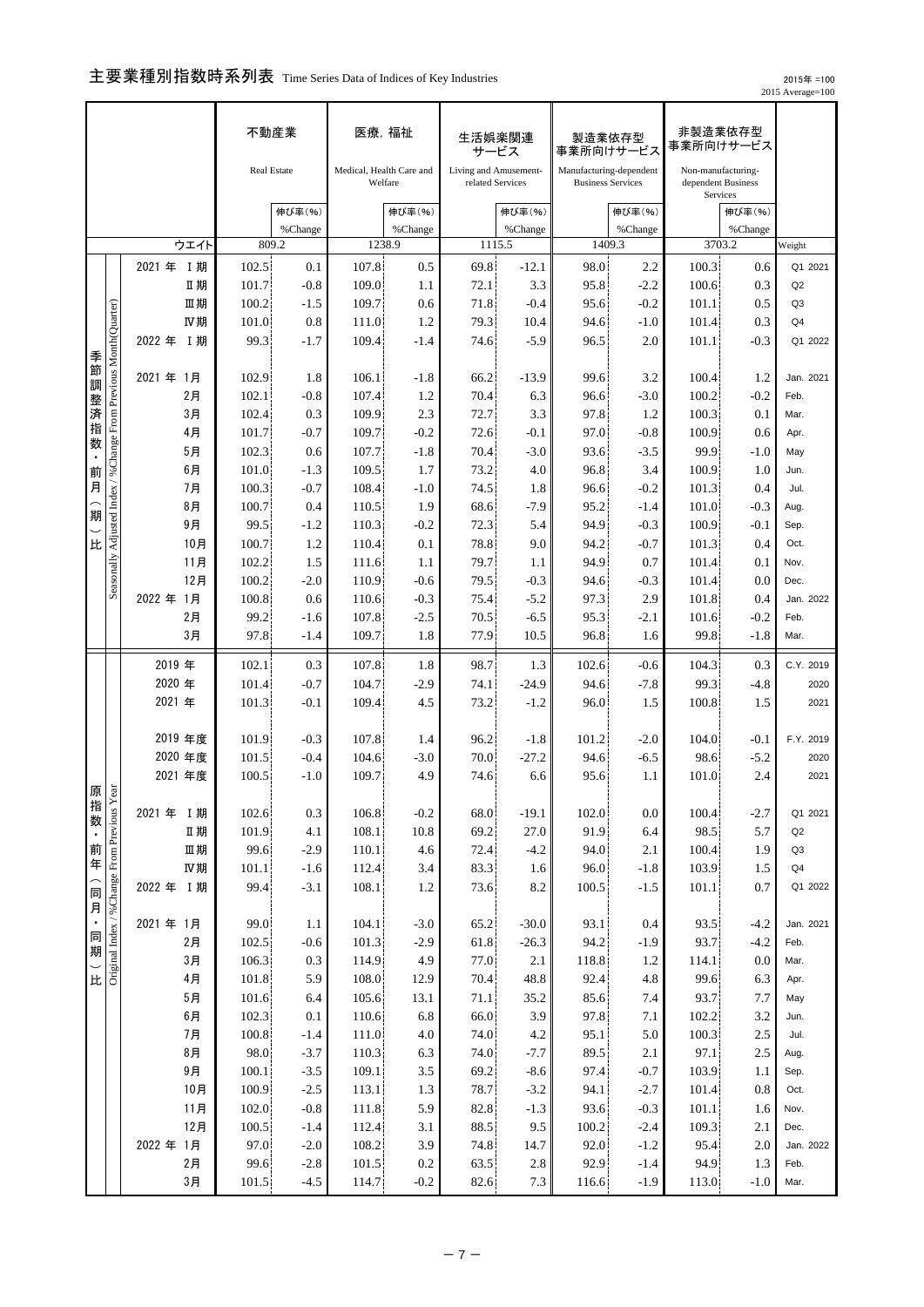|                                                                                                 |                |       |       | 季節調整済指数 | Seasonally Adjusted Index |                     |       | 原     | 指<br>Original Index | 数                        |                     |
|-------------------------------------------------------------------------------------------------|----------------|-------|-------|---------|---------------------------|---------------------|-------|-------|---------------------|--------------------------|---------------------|
| 分<br>類<br>名                                                                                     | ウエイト<br>Weight | 1月    | 2月    | 3月      | 前月比<br>% Change<br>From   | 寄与度<br>Contribution | 1月    | 2月    | 3月                  | 前年同月比<br>%Change<br>From | 寄与度<br>Contribution |
|                                                                                                 |                | Jan.  | Feb.  | Mar.    | Previous<br>Month         | to %Change          | Jan.  | Feb.  | Mar.                | Previous<br>Year         | to %Change          |
| 第3次産業総合<br><b>Tertiary Industry</b>                                                             | 10000.0        | 98.1  | 96.3  | 97.6    | 1.3                       |                     | 94.2  | 91.2  | 108.5               | $-0.7$                   |                     |
| 電気・ガス・熱供給・水道業<br>Electricity, Gas, Heat Supply and Water                                        | 378.3          | 104.3 | 105.0 | 100.8   | $-4.0$                    | $-0.16$             | 117.3 | 107.3 | 103.4               | 3.2                      | 0.11                |
| 電気業                                                                                             | 244.5          | 102.3 | 104.0 | 97.3    | $-6.4$                    | $-0.17$             | 116.2 | 106.6 | 98.8                | 2.3                      | 0.05                |
| Production, Transmission and Distribution of Electricity<br>ガス業                                 | 47.8           | 119.8 | 118.9 | 120.4   | 1.3                       | 0.01                | 151.0 | 139.0 | 133.3               | 13.6                     | 0.07                |
| Manufacture of Gas<br>熱供給業                                                                      |                |       |       |         |                           |                     |       |       |                     |                          |                     |
| <b>Heat Supply</b><br>水道業                                                                       | 2.8            | 109.3 | 122.0 | 106.2   | $-13.0$                   | 0.00                | 124.1 | 109.9 | 89.4                | 5.5                      | 0.00                |
| Water Supply and Sewage                                                                         | 83.2           | 99.2  | 98.4  | 99.0    | 0.6                       | 0.01                | 100.9 | 91.1  | 100.1               | $-1.6$                   | $-0.01$             |
| 情報通信業<br>Information and Communications                                                         | 946.9          | 103.2 | 104.2 | 99.4    | $-4.6$                    | $-0.47$             | 98.6  | 98.9  | 137.5               | $-3.5$                   | $-0.43$             |
| 通信業<br>Communications                                                                           | 323.2          | 105.9 | 107.5 | 107.8   | 0.3                       | 0.01                | 109.1 | 109.7 | 116.2               | $-1.9$                   | $-0.07$             |
| 放送業                                                                                             | 72.8           | 92.5  | 91.2  | 91.5    | 0.3                       | 0.00                | 94.1  | 86.9  | 103.2               | $-2.9$                   | $-0.02$             |
| Broadcasting<br>情報サービス業                                                                         | 405.2          | 110.1 | 111.1 | 98.5    | $-11.3$                   | $-0.53$             | 96.6  | 98.7  | 176.4               | $-4.0$                   | $-0.27$             |
| <b>Information Services</b><br>ソフトウェア業                                                          |                |       |       |         |                           |                     |       |       |                     |                          |                     |
| Computer Programming and Other Software Services                                                | 243.8          | 110.1 | 112.7 | 98.7    | $-12.4$                   | $-0.35$             | 90.9  | 96.0  | 188.1               | $-5.2$                   | $-0.23$             |
| 受注ソフトウェア<br><b>Custom Software Services</b>                                                     | 196.3          | 96.0  | 96.8  | 87.9    | $-9.2$                    | $-0.18$             | 77.5  | 82.7  | 179.5               | $-6.6$                   | $-0.23$             |
| ソフトウェアプロダクト<br>Package Software Services                                                        | 47.5           | 158.6 | 173.8 | 139.1   | $-20.0$                   | $-0.17$             | 146.3 | 151.1 | 223.4               | $-0.5$                   | $-0.01$             |
| ゲームソフト                                                                                          | 15.4           | 233.7 | 245.2 | 215.0   | $-12.3$                   | $-0.05$             | 234.4 | 215.5 | 263.0               | 10.8                     | 0.04                |
| Game Software Services<br>ソフトウェアプロダクト (除くゲームソフト)                                                |                |       |       |         |                           |                     |       |       |                     |                          |                     |
| Package Software Services (except Game Software Services)                                       | 32.1           | 125.4 | 136.0 | 108.4   | $-20.3$                   | $-0.09$             | 104.1 | 120.2 | 204.4               | $-6.5$                   | $-0.04$             |
| 情報処理・提供サービス業<br>Data Processing and Information Services                                        | 161.4          | 110.4 | 109.4 | 100.0   | $-8.6$                    | $-0.16$             | 105.1 | 102.8 | 158.7               | $-1.9$                   | $-0.05$             |
| インターネット附随サービス業<br>Services Incidental to Internet                                               | 32.8           | 127.3 | 120.6 | 135.4   | 12.3                      | 0.05                | 128.9 | 119.2 | 144.4               | 2.4                      | 0.01                |
| 映像・音声・文字情報制作業                                                                                   | 112.9          | 74.1  | 71.0  | 69.7    | $-1.8$                    | $-0.02$             | 70.3  | 70.3  | 79.2                | $-9.2$                   | $-0.08$             |
| Video Picture, Sound Information, Character Information Production & Distribution<br>映像情報制作・配給業 | 44.6           | 78.0  | 72.8  | 69.8    | $-4.1$                    | $-0.01$             | 79.7  | 68.3  | 75.3                | $-15.3$                  | $-0.06$             |
| Video Picture Information Production and Distribution<br>音声情報制作業                                |                |       |       |         |                           |                     |       |       |                     |                          |                     |
| Sound Information Production                                                                    | 6.9            | 54.0  | 56.6  | 71.6    | 26.5                      | 0.01                | 47.4  | 51.9  | 74.0                | 15.1                     | 0.01                |
| 新聞業<br>Newspaper Publishers                                                                     | 32.5           | 70.6  | 70.3  | 69.8    | $-0.7$                    | 0.00                | 70.8  | 70.3  | 69.9                | $-5.8$                   | $-0.01$             |
| 出版業<br>Publishers, except Newspapers                                                            | 28.9           | 69.5  | 67.9  | 69.7    | 2.7                       | 0.01                | 60.8  | 78.0  | 96.7                | $-7.7$                   | $-0.02$             |
| 運輸業, 郵便業                                                                                        | 968.8          | 94.9  | 91.5  | 95.2    | 4.0                       | 0.37                | 87.7  | 83.4  | 107.2               | 1.2                      | 0.12                |
| <b>Transport and Postal Activities</b><br>運輸業                                                   | 928.1          | 95.1  | 91.5  | 95.6    | 4.5                       | 0.40                | 88.0  | 83.6  | 108.1               | 1.6                      | 0.14                |
| Transport<br>鉄道業                                                                                |                |       |       |         |                           |                     |       |       |                     |                          |                     |
| Railway Transport                                                                               | 184.2          | 78.7  | 74.9  | 71.8    | $-4.1$                    | $-0.06$             | 77.7  | 67.7  | 71.7                | $-5.0$                   | $-0.06$             |
| 鉄道旅客運送業<br>Railway Passenger Transport                                                          | 181.4          | 79.0  | 75.4  | 71.5    | $-5.2$                    | $-0.07$             | 77.5  | 67.4  | 71.3                | $-5.2$                   | $-0.06$             |
| 鉄道貨物運送業<br>Railway Freight Transport                                                            | 2.8            | 90.2  | 84.3  | 90.2    | 7.0                       | 0.00                | 89.3  | 84.7  | 99.6                | 4.3                      | 0.00                |
| 道路旅客運送業<br>Road Passenger Transport                                                             | 96.7           | 74.3  | 77.9  | 79.0    | 1.4                       | 0.01                | 69.7  | 69.0  | 84.6                | 12.1                     | 0.08                |
| バス業                                                                                             | 42.7           | 86.7  | 84.0  | 84.3    | 0.4                       | 0.00                | 80.0  | 75.5  | 90.4                | $-3.0$                   | $-0.01$             |
| <b>Bus</b><br>タクシー業                                                                             |                |       |       |         |                           |                     |       |       |                     |                          |                     |
| Taxi                                                                                            | 54.0           | 66.2  | 74.0  | 71.5    | $-3.4$                    | $-0.01$             | 61.6  | 63.9  | 80.1                | 30.2                     | 0.09                |
| 道路貨物運送業<br>Road Freight Transport                                                               | 391.7          | 108.4 | 104.2 | 108.7   | 4.3                       | 0.18                | 97.8  | 96.5  | 137.6               | 1.4                      | 0.07                |
| 一般貨物自動車運送業<br><b>Common Motor Trucking</b>                                                      | 345.1          | 105.2 | 100.3 | 105.2   | 4.9                       | 0.18                | 94.2  | 93.7  | 137.2               | 1.3                      | 0.05                |
| 宅配貨物運送業                                                                                         | 46.6           | 136.7 | 134.6 | 137.1   | 1.9                       | 0.01                | 124.6 | 117.3 | 140.7               | 2.6                      | 0.01                |
| Special Groupcargo Motor Trucking<br>水運業                                                        |                |       |       |         |                           |                     |       |       |                     | 1.3                      |                     |
| Water Transport<br>水運旅客運送業                                                                      | 32.9           | 89.6  | 87.6  | 90.6    | 3.4                       | 0.01                | 88.2  | 83.7  | 95.5                |                          | 0.00                |
| Water Passenger Transport                                                                       | 1.5            | 81.7  | 60.0  | 64.4    | 7.3                       | 0.00                | 58.8  | 38.2  | 78.6                | 23.6                     | 0.00                |
| 水運貨物運送業<br>Water Freight Transport                                                              | 31.4           | 90.4  | 88.2  | 91.7    | 4.0                       | 0.01                | 89.6  | 85.9  | 96.4                | 0.7                      | 0.00                |

※ 2021年4月分(2021年6月公表)から、当月分公表時に、前月、前々月、3か月前の過去3か月分の指数値を遡及計算する方式に変更しました。<br>(詳細はこちら:https://www.meti.go.jp/statistics/tyo/sanzi/kako-info.html#oshirase\_20210615)

※ 3か月前の指数値は、4頁からの「主要業種別指数時系列表」、または、別途公開しているExcel形式の「時系列データ」ダウンロードファイル<br>(https://www.meti.go.jp/statistics/tyo/sanzi/result-2.html#cont2)により、確認することが出来ます。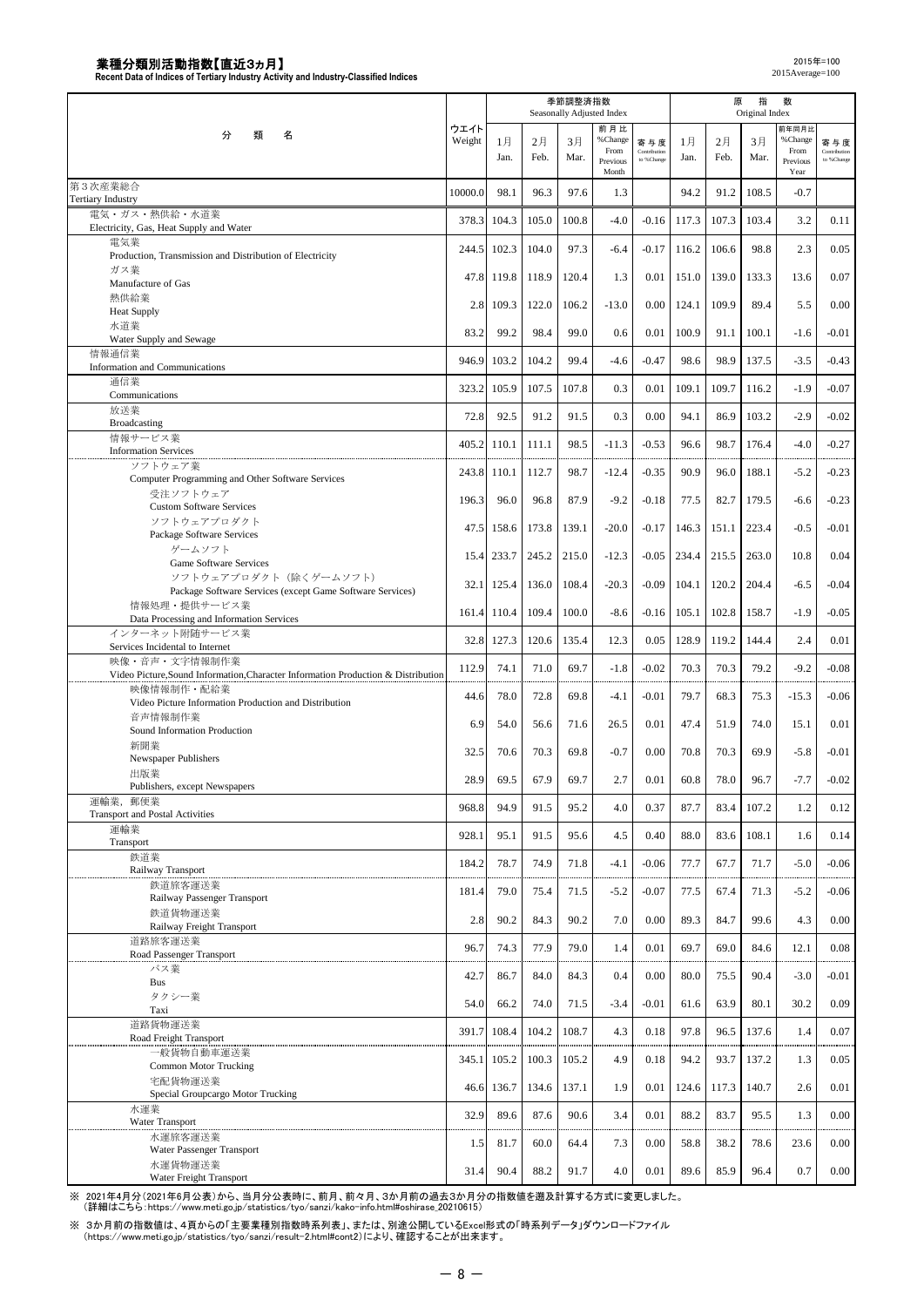|                                                                    |        |       |       | 季節調整済指数<br>Seasonally Adjusted Index |                  |                            |       | 原     | 指<br>Original Index | 数                |                            |
|--------------------------------------------------------------------|--------|-------|-------|--------------------------------------|------------------|----------------------------|-------|-------|---------------------|------------------|----------------------------|
|                                                                    | ウエイト   |       |       |                                      | 前月比              |                            |       |       |                     | 前年同月比            |                            |
| 分<br>類<br>名                                                        | Weight | 1月    | 2月    | 3月                                   | % Change         | 寄与度                        | 1月    | 2月    | 3月                  | %Change          | 寄与度                        |
|                                                                    |        | Jan.  | Feb.  | Mar.                                 | From<br>Previous | Contribution<br>to %Change | Jan.  | Feb.  | Mar.                | From<br>Previous | Contribution<br>to %Change |
|                                                                    |        |       |       |                                      | Month            |                            |       |       |                     | Year             |                            |
| 航空運輸業                                                              | 19.6   | 48.5  | 45.2  | 51.0                                 | 12.8             | 0.01                       | 48.3  | 35.5  | 56.3                | 37.0             | 0.03                       |
| Air Transport                                                      |        |       |       |                                      |                  |                            |       |       |                     |                  |                            |
| 航空旅客運送業                                                            | 16.8   | 34.9  | 30.1  | 46.4                                 | 54.2             | 0.03                       | 39.9  | 26.2  | 47.8                | 62.0             | 0.03                       |
| Air Passenger Transport                                            |        |       |       |                                      |                  |                            |       |       |                     |                  |                            |
| 国際航空旅客運送業<br>International Air Passenger Transport                 | 6.5    | 11.6  | 10.1  | 17.6                                 | 74.3             | 0.01                       | 11.8  | 9.5   | 17.8                | 242.3            | 0.01                       |
| 国内航空旅客運送業                                                          |        |       |       |                                      |                  |                            |       |       |                     |                  |                            |
| Domestic Air Passenger Transport                                   | 10.3   | 58.2  | 44.7  | 66.4                                 | 48.5             | 0.02                       | 57.6  | 36.8  | 66.8                | 48.8             | 0.02                       |
| 航空貨物運送業                                                            |        |       |       |                                      |                  |                            |       |       |                     |                  |                            |
| Air Freight Transport                                              | 2.8    | 106.7 | 103.0 | 100.1                                | $-2.8$           | 0.00                       | 98.6  | 90.8  | 107.3               | $-2.8$           | 0.00                       |
| 倉庫業                                                                |        |       |       |                                      |                  |                            |       |       |                     |                  |                            |
| Warehousing                                                        | 48.0   | 103.2 | 102.1 | 103.0                                | 0.9              | 0.00                       | 98.5  | 98.6  | 104.9               | $-1.8$           | $-0.01$                    |
| 普通倉庫業                                                              | 38.7   | 103.5 | 102.6 | 103.8                                | 1.2              | 0.00                       | 99.3  | 99.7  | 106.2               | $-1.8$           | $-0.01$                    |
| Ordinary Warehousing                                               |        |       |       |                                      |                  |                            |       |       |                     |                  |                            |
| 冷蔵倉庫業                                                              | 9.3    | 100.5 | 99.9  | 99.7                                 | $-0.2$           | 0.00                       | 95.2  | 93.9  | 99.3                | $-1.5$           | 0.00                       |
| Refrigerated Warehousing                                           |        |       |       |                                      |                  |                            |       |       |                     |                  |                            |
| 運輸に附帯するサービス業                                                       | 155.0  | 93.7  | 88.9  | 94.5                                 | 6.3              | 0.09                       | 88.6  | 80.7  | 101.7               | 2.5              | 0.04                       |
| Services Incidental to Transport                                   |        |       |       |                                      |                  |                            |       |       |                     |                  |                            |
| 港湾運送業                                                              | 35.2   | 89.5  | 88.4  | 92.2                                 | 4.3              | 0.01                       | 89.6  | 85.7  | 96.6                | 0.6              | 0.00                       |
| Port Transport<br>こん包業                                             |        |       |       |                                      |                  |                            |       |       |                     |                  |                            |
| Packing and Crating                                                | 21.9   | 107.8 | 103.3 | 107.8                                | 4.4              | 0.01                       | 97.2  | 95.6  | 134.1               | 1.4              | 0.00                       |
| 運輸施設提供業                                                            |        |       |       |                                      |                  |                            |       |       |                     |                  |                            |
| <b>Transport Facilities Services</b>                               | 97.9   | 89.4  | 88.1  | 91.4                                 | 3.7              | 0.03                       | 86.3  | 75.6  | 96.3                | 3.5              | 0.03                       |
| 郵便業 (信書便事業を含む)                                                     |        |       |       |                                      |                  |                            |       |       |                     |                  |                            |
| Postal Activities, including Mail Delivery                         | 40.7   | 89.1  | 89.7  | 85.6                                 | $-4.6$           | $-0.02$                    | 80.3  | 76.8  | 87.0                | $-6.5$           | $-0.02$                    |
| 旅客運送業                                                              |        |       |       |                                      |                  |                            |       |       |                     |                  |                            |
| Passenger Transport                                                | 296.4  | 74.5  | 73.3  | 72.9                                 | $-0.5$           | $-0.01$                    | 72.7  | 65.5  | 74.3                | 2.2              | 0.04                       |
| 貨物運送業                                                              | 428.7  | 107.8 | 103.3 | 107.8                                | 4.4              | 0.20                       | 97.2  | 95.6  | 134.1               | 1.4              | 0.07                       |
| Freight Transport                                                  |        |       |       |                                      |                  |                            |       |       |                     |                  |                            |
| 卸売業                                                                | 1350.5 | 91.8  | 89.0  | 89.7                                 | 0.8              | 0.10                       | 82.4  | 85.1  | 101.9               | $-4.5$           | $-0.59$                    |
| <b>Wholesale Trade</b>                                             |        |       |       |                                      |                  |                            |       |       |                     |                  |                            |
| 各種商品卸売業                                                            | 19.1   | 64.4  | 63.3  | 59.2                                 | $-6.5$           | $-0.01$                    | 65.6  | 59.9  | 64.9                | $-16.7$          | $-0.02$                    |
| Wholesale Trade, General Merchandise                               |        |       |       |                                      |                  |                            |       |       |                     |                  |                            |
| 繊維・衣服等卸売業<br>Wholesale Trade (Textile and Apparel)                 | 61.0   | 51.9  | 50.4  | 55.9                                 | 10.9             | 0.03                       | 47.7  | 47.3  | 59.9                | $-5.4$           | $-0.02$                    |
| 繊維品卸売業                                                             |        |       |       |                                      |                  |                            |       |       |                     |                  |                            |
| Textile Products (except Apparel, Apparel Accessories and Notions) | 11.1   | 63.9  | 63.9  | 60.8                                 | $-4.9$           | 0.00                       | 58.3  | 60.2  | 68.8                | $-4.7$           | 0.00                       |
| 衣服・身の回り品卸売業                                                        |        |       |       |                                      |                  |                            |       |       |                     |                  |                            |
| Apparel, Apparel Accessories and Notions                           | 49.9   | 51.4  | 49.8  | 54.0                                 | 8.4              | 0.02                       | 45.3  | 44.4  | 57.9                | $-5.5$           | $-0.02$                    |
| 飲食料品卸売業                                                            |        |       |       |                                      |                  |                            |       |       |                     |                  |                            |
| Wholesale Trade (Food and Beverages)                               | 234.3  | 97.1  | 96.0  | 96.7                                 | 0.7              | 0.02                       | 84.0  | 85.8  | 98.9                | 0.2              | 0.00                       |
| 農畜産物・水産物卸売業                                                        | 88.2   | 89.2  | 88.1  | 88.4                                 | 0.3              | 0.00                       | 81.4  | 81.1  | 91.2                | $-0.4$           | 0.00                       |
| Agricultural, Animal and Poultry Farm and Aquatic Products         |        |       |       |                                      |                  |                            |       |       |                     |                  |                            |
| 食料·飲料卸売業                                                           | 146.1  | 101.5 | 99.8  | 101.5                                | 1.7              | 0.03                       | 85.5  | 88.6  | 103.5               | 0.5              | 0.01                       |
| Food and Beverages                                                 |        |       |       |                                      |                  |                            |       |       |                     |                  |                            |
| 建築材料, 鉱物·金属材料等卸売業                                                  | 242.7  | 76.7  | 77.3  | 77.2                                 | $-0.1$           | 0.00                       | 73.0  | 75.8  | 83.7                | $-13.5$          | $-0.29$                    |
| Wholesale Trade (Building Materials, Minerals and Metals, etc.)    |        |       |       |                                      |                  |                            |       |       |                     |                  |                            |
| 建築材料卸売業                                                            | 77.7   | 76.4  | 76.3  | 75.5                                 | $-1.0$           | $-0.01$                    | 70.3  | 76.0  | 82.3                | $-19.6$          | $-0.14$                    |
| <b>Building Materials</b><br>化学製品卸売業                               |        |       |       |                                      |                  |                            |       |       |                     |                  |                            |
| Chemicals and Related Products                                     | 85.4   | 79.6  | 79.5  | 79.9                                 | 0.5              | 0.00                       | 74.6  | 76.8  | 86.0                | $-14.6$          | $-0.11$                    |
| 鉱物·金属材料卸売業                                                         |        |       |       |                                      |                  |                            |       |       |                     |                  |                            |
| Minerals and Metals                                                | 79.6   | 74.2  | 73.7  | 75.1                                 | 1.9              | 0.01                       | 74.0  | 74.4  | 82.7                | $-4.9$           | $-0.03$                    |
| 機械器具卸売業                                                            |        |       |       |                                      |                  |                            |       |       |                     |                  |                            |
| Wholesale Trade (Machinery and Equipment)                          | 445.0  | 93.3  | 92.7  | 92.6                                 | $-0.1$           | 0.00                       | 84.9  | 89.5  | 115.5               | $-5.6$           | $-0.28$                    |
| 産業機械器具卸売業                                                          |        |       |       |                                      |                  |                            |       |       |                     |                  |                            |
| Industry Machinery and Equipment                                   | 153.3  | 72.9  | 72.3  | 72.1                                 | $-0.3$           | 0.00                       | 65.8  | 72.2  | 94.1                | $-7.2$           | $-0.10$                    |
| 自動車卸売業                                                             | 63.4   | 81.7  | 80.0  | 83.6                                 | 4.5              | 0.02                       | 73.4  | 77.2  | 99.2                | $-4.1$           | $-0.02$                    |
| Motor Vehicles                                                     |        |       |       |                                      |                  |                            |       |       |                     |                  |                            |
| 電気機械器具卸売業                                                          | 161.8  | 124.6 | 123.2 | 122.8                                | $-0.3$           | $-0.01$                    | 114.5 | 118.9 | 151.4               | $-2.9$           | $-0.07$                    |
| Electrical Machinery and Equipment                                 |        |       |       |                                      |                  |                            |       |       |                     |                  |                            |
| その他の機械器具卸売業                                                        | 66.5   | 75.6  | 72.6  | 76.1                                 | 4.8              | 0.02                       | 67.6  | 69.3  | 93.2                | $-12.7$          | $-0.08$                    |
| Miscellaneous Machinery and Equipment                              |        |       |       |                                      |                  |                            |       |       |                     |                  |                            |
| その他卸売業(機械器具を除く住関連卸売業)                                              | 348.4  | 103.0 | 100.7 | 99.5                                 | $-1.2$           | $-0.04$                    | 91.6  | 93.5  | 108.6               | 0.4              | 0.01                       |
| Wholesale Trade (Miscellaneous wholesale trade)<br>家具・建具・じゅう器等卸売業  |        |       |       |                                      |                  |                            |       |       |                     |                  |                            |
| Wholesale Trade (Furniture, Fixture and House Furnishings)         | 27.8   | 68.0  | 65.4  | 65.7                                 | 0.5              | 0.00                       | 57.8  | 63.5  | 78.0                | $-11.4$          | $-0.03$                    |
| 医薬品·化粧品等卸売業                                                        |        |       |       |                                      |                  |                            |       |       |                     |                  |                            |
| Wholesale Trade (Drugs and Toiletries)                             | 131.0  | 126.9 | 120.8 | 118.7                                | $-1.7$           | $-0.03$                    | 109.5 | 109.7 | 123.8               | 2.1              | 0.03                       |
| その他の卸売業                                                            |        |       |       |                                      |                  |                            |       |       |                     |                  |                            |
| Other Wholesales Trade                                             | 189.6  | 93.7  | 92.1  | 91.0                                 | $-1.2$           | $-0.02$                    | 84.2  | 86.7  | 102.6               | 0.5              | 0.01                       |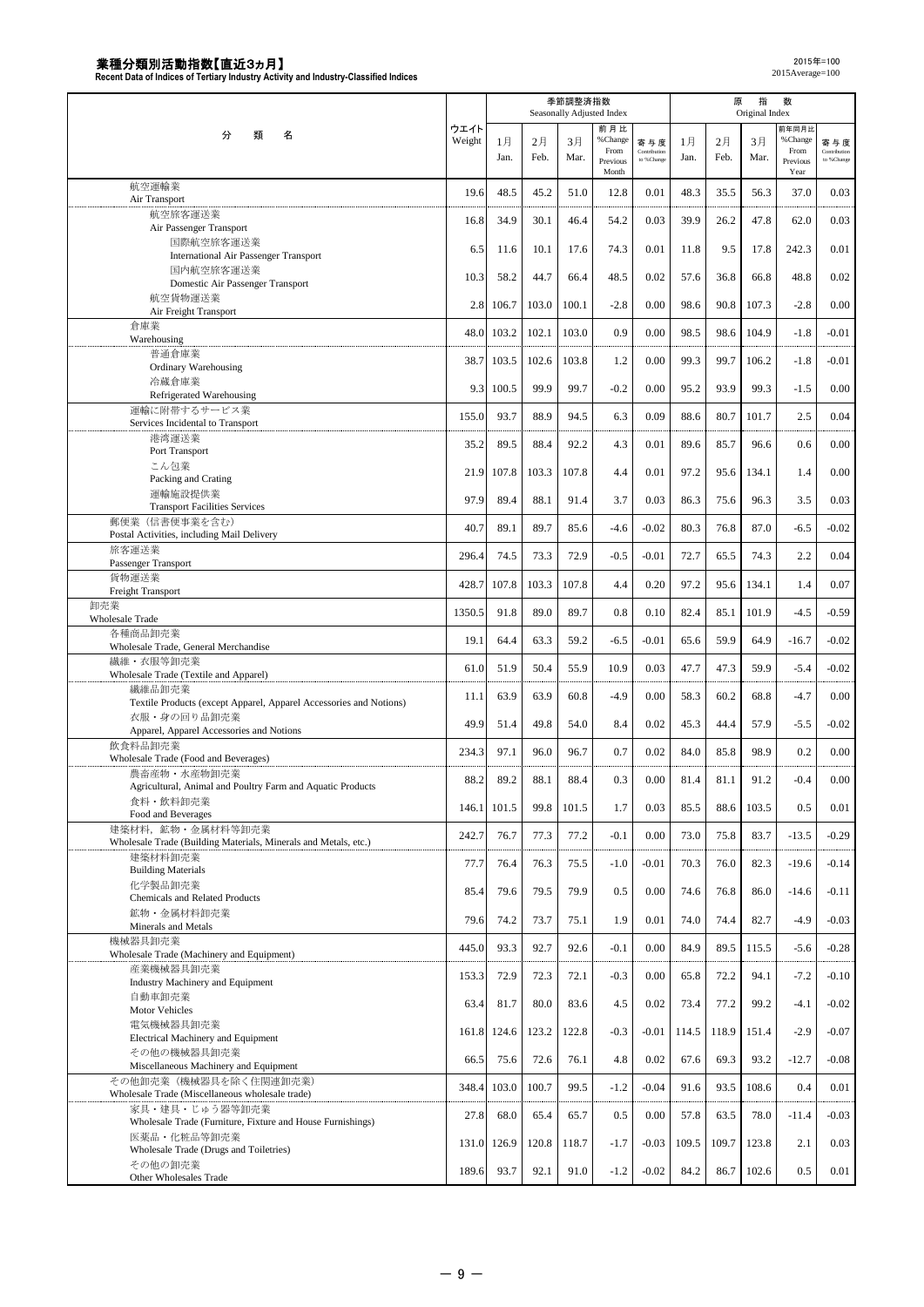|                                                                                      |                |             |            | 季節調整済指数    | Seasonally Adjusted Index |                                   |            | 原          | 指<br>Original Index | 数                |                                   |
|--------------------------------------------------------------------------------------|----------------|-------------|------------|------------|---------------------------|-----------------------------------|------------|------------|---------------------|------------------|-----------------------------------|
| 分<br>名<br>類                                                                          | ウエイト<br>Weight |             |            |            | 前月比<br>% Change           |                                   |            |            |                     | 前年同月比<br>%Change |                                   |
|                                                                                      |                | 1月<br>Jan.  | 2月<br>Feb. | 3月<br>Mar. | From<br>Previous          | 寄与度<br>Contribution<br>to %Change | 1月<br>Jan. | 2月<br>Feb. | 3月<br>Mar.          | From<br>Previous | 寄与度<br>Contribution<br>to %Change |
|                                                                                      |                |             |            |            | Month                     |                                   |            |            |                     | Year             |                                   |
| 金融業, 保険業<br>Finance and Insurance                                                    | 878.5          | 107.8       | 107.7      | 105.7      | $-1.9$                    | $-0.18$                           | 102.7      | 101.9      | 118.0               | 0.5              | 0.05                              |
| 金融業<br><b>Financial Services</b>                                                     | 512.6          | 123.7       | 121.2      | 125.4      | 3.5                       | 0.22                              | 120.1      | 119.8      | 127.4               | 3.7              | 0.21                              |
| 銀行業・協同組織金融業<br>Banking and Financial Institutions for Cooperative Organizations      | 401.2          | 123.0       | 122.0      | 123.0      | 0.8                       | 0.04                              | 118.6      | 120.4      | 123.9               | 4.5              | 0.19                              |
| 金融仲介業務<br><b>Intermediary Services</b>                                               | 249.3          | 126.6       | 127.1      | 127.2      | 0.1                       | 0.00                              | 126.6      | 126.3      | 126.3               | 4.8              | 0.13                              |
| 金融決済業務                                                                               | 151.9          | 117.7       | 114.4      | 116.3      | 1.7                       | 0.03                              | 105.5      | 110.6      | 120.0               | 3.8              | 0.06                              |
| Settlement Services<br>貸金業、クレジットカード業                                                 | 42.9           | 146.9       | 144.9      | 151.7      | 4.7                       | 0.03                              | 149.0      | 132.4      | 156.2               | 12.1             | 0.07                              |
| Money Lending Business and Credit Card Business<br>貸金業                               | 3.8            | 119.9       | 120.5      | 120.6      | 0.1                       | 0.00                              | 119.9      | 120.5      | 120.8               | 2.6              | 0.00                              |
| Money Lending Business<br>クレジットカード業                                                  |                | 39.1 149.4  | 147.2      | 154.6      | 5.0                       | 0.03                              | 151.9      | 133.6      | 159.7               | 12.9             | 0.07                              |
| <b>Credit Card Businesses</b><br>金融商品取引業, 商品先物取引業                                    |                |             |            |            |                           |                                   |            |            |                     |                  |                                   |
| Financial Products Transaction and Futures Commodity Transaction Dealers             | 68.5           | 114.8       | 109.3      | 115.0      | 5.2                       | 0.04                              | 111.0      | 108.7      | 129.8               | $-5.5$           | $-0.05$                           |
| 発行業務<br>Handling of Public Offering                                                  | 14.5           | 121.2       | 122.8      | 101.5      | $-17.3$                   | $-0.03$                           | 118.4      | 117.9      | 100.4               | $-31.5$          | $-0.06$                           |
| 流通業務<br>Securities Brokers and Dealers                                               | 54.0           | 115.2       | 102.7      | 117.1      | 14.0                      | 0.08                              | 109.0      | 106.2      | 137.7               | 2.1              | 0.01                              |
| 保険業<br>Insurance Institutions, Including Insurance Agents, Brokers and Services      | 365.9          | 83.3        | 84.1       | 83.7       | $-0.5$                    | $-0.02$                           | 78.2       | 76.8       | 104.7               | $-4.6$           | $-0.17$                           |
| 生命保険業<br>Life Insurance Institutions                                                 | 267.7          | 81.2        | 77.5       | 78.5       | 1.3                       | 0.03                              | 68.8       | 72.6       | 109.2               | $-4.5$           | $-0.12$                           |
| 損害保険業<br>Non-Life Insurance Institutions                                             | 98.2           | 97.8        | 98.2       | 97.3       | $-0.9$                    | $-0.01$                           | 103.8      | 88.4       | 92.6                | $-4.5$           | $-0.04$                           |
| 物品賃貸業(自動車賃貸業を含む)<br>Goods Rental and Leasing (include Automobile Rental and Leasing) | 249.1          | 103.7       | 102.5      | 104.6      | 2.0                       | 0.05                              | 102.1      | 101.1      | 108.9               | $-0.5$           | $-0.01$                           |
| 物品賃貸業<br>Goods Rental and Leasing                                                    | 205.8          | 103.0       | 101.8      | 104.4      | 2.6                       | 0.06                              | 101.6      | 101.1      | 108.9               | $-1.0$           | $-0.02$                           |
| リース業<br>Goods Leasing                                                                | 137.7          | 100.8       | 100.7      | 100.3      | $-0.4$                    | $-0.01$                           | 100.7      | 100.5      | 100.2               | $-2.5$           | $-0.03$                           |
| 産業用機械リース<br>Lease of Industrial Machinery and Equipment                              | 51.0           | 90.7        | 90.5       | 90.2       | $-0.3$                    | 0.00                              | 90.8       | 90.6       | 90.0                | $-6.9$           | $-0.03$                           |
| 事務用機械リース                                                                             |                | 56.0 107.4  | 107.4      | 107.0      | $-0.4$                    | 0.00                              | 107.4      | 107.3      | 107.1               | 0.4              | 0.00                              |
| Office Machinery Lease<br>その他のリース                                                    |                | 30.7 105.1  | 105.0      | 105.0      | 0.0                       | 0.00                              | 104.8      | 104.5      | 104.7               | $-1.0$           | 0.00                              |
| Other Lease<br>レンタル業                                                                 |                |             |            |            |                           |                                   |            |            |                     |                  |                                   |
| Goods Rental                                                                         | 68.1           | 107.5       | 104.2      | 112.8      | 8.3                       | 0.06                              | 103.5      | 102.3      | 126.5               | 1.6              | 0.01                              |
| 自動車賃貸業<br>Automobile Rental and Leasing                                              |                | 43.3 107.3  | 104.8      | 106.0      | 1.1                       | 0.01                              | 104.3      | 101.0      | 108.9               | 2.3              | 0.01                              |
| 自動車リース業<br>Automobile Lease                                                          |                | 32.5 107.7  | 107.1      | 107.6      | 0.5                       | 0.00                              | 106.7      | 105.8      | 108.7               | 0.5              | 0.00                              |
| 自動車レンタル業<br>Automobile Rental                                                        |                | 10.8 108.5  | 99.3       | 102.0      | 2.7                       | 0.00                              | 96.9       | 86.5       | 109.6               | 8.6              | 0.01                              |
| 事業者向け関連サービス                                                                          |                | 881.7 102.9 | 103.3      | 106.6      | 3.2                       | 0.30                              | 95.8       | 97.8       | 117.0               | 1.5              | 0.14                              |
| <b>Business-related Services</b><br>学術·開発研究機関                                        | 17.0           | 98.5        | 96.5       | 94.6       | $-2.0$                    | 0.00                              | 91.5       | 90.5       | 97.3                | $-5.4$           | $-0.01$                           |
| Scientific and Development Research Institutes<br>専門サービス業                            | 84.2           | 105.0       | 101.2      | 105.0      | 3.8                       | 0.03                              | 96.5       | 100.9      | 113.4               | $-2.2$           | $-0.02$                           |
| Professional Services<br>法律事務所, 特許事務所                                                |                |             |            |            |                           |                                   |            |            |                     |                  |                                   |
| Lawyers' and Patent Attorneys' Offices<br>公証人役場、司法書士事務所                              | 26.1           | 102.0       | 98.7       | 102.2      | 3.5                       | 0.01                              | 96.0       | 97.1       | 112.9               | $-4.2$           | $-0.01$                           |
| Notaries Public's and Judicial Scriveners' Offices<br>公認会計士事務所,税理士事務所                | 6.7            | 88.6        | 90.7       | 90.4       | $-0.3$                    | 0.00                              | 86.4       | 83.5       | 109.1               | $-5.9$           | 0.00                              |
| Certified Public Accountants' and Auditors' Offices                                  | 51.4           | 108.2       | 103.1      | 108.1      | 4.8                       | 0.03                              | 98.1       | 105.2      | 114.2               | $-0.5$           | 0.00                              |
| 広告業<br>Advertising                                                                   | 76.9           | 85.2        | 90.4       | 95.3       | 5.4                       | 0.04                              | 85.1       | 83.5       | 123.5               | 2.7              | 0.02                              |
| 4媒体広告<br>Four Types Media Advertising                                                | 29.5           | 79.1        | 76.1       | 73.0       | $-4.1$                    | $-0.01$                           | 81.1       | 72.5       | 81.9                | $-9.4$           | $-0.02$                           |
| その他の広告<br>Miscellaneous Advertising                                                  | 47.4           | 82.3        | 101.5      | 108.6      | 7.0                       | 0.03                              | 87.6       | 90.4       | 149.3               | 7.6              | 0.05                              |
| 技術サービス業<br><b>Technical Services</b>                                                 | 188.0          | 100.8       | 100.4      | 106.8      | 6.4                       | 0.12                              | 87.6       | 86.1       | 111.5               | 0.6              | 0.01                              |
| 土木・建築サービス業<br>Civil Engineering and Architectural Services                           | 98.0           | 98.2        | 97.4       | 102.0      | 4.7                       | 0.05                              | 79.6       | 73.3       | 79.8                | $-4.3$           | $-0.03$                           |
| 機械設計業<br>Mechanical Design Services                                                  |                | 30.1 106.1  | 104.5      | 121.8      | 16.6                      | 0.05                              | 86.5       | 95.5       | 185.0               | 11.1             | 0.05                              |
| エンジニアリング業                                                                            |                | 50.9 101.7  | 101.9      | 101.4      | $-0.5$                    | 0.00                              | 100.8      | 101.1      | 104.2               | $-1.4$           | $-0.01$                           |
| Engineering<br>環境計量証明業                                                               |                |             |            | 109.9      | 0.4                       | 0.00                              |            | 109.8      | 251.2               | 0.0              | 0.00                              |
| Certified Environmental Survey/Measurement Services                                  |                | 9.0 121.5   | 109.5      |            |                           |                                   | 103.2      |            |                     |                  |                                   |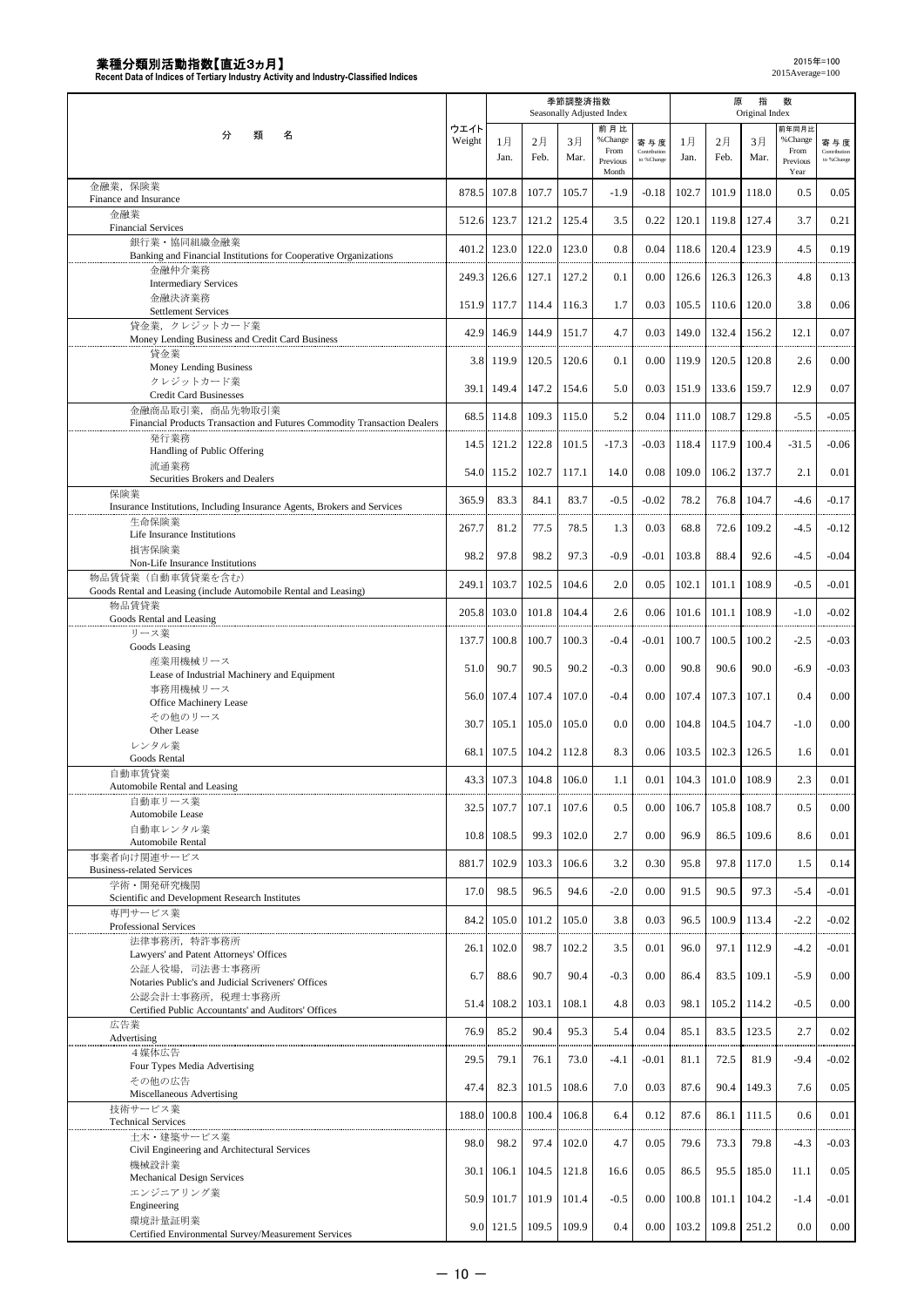|                                                                                         |                |             |            | 季節調整済指数    | Seasonally Adjusted Index                    |                                  |            | 原          | 指<br>Original Index | 数                                            |                                   |
|-----------------------------------------------------------------------------------------|----------------|-------------|------------|------------|----------------------------------------------|----------------------------------|------------|------------|---------------------|----------------------------------------------|-----------------------------------|
| 類<br>名<br>分                                                                             | ウエイト<br>Weight | 1月<br>Jan.  | 2月<br>Feb. | 3月<br>Mar. | 前月比<br>% Change<br>From<br>Previous<br>Month | 寄与度<br>Contribution<br>to %Chang | 1月<br>Jan. | 2月<br>Feb. | 3月<br>Mar.          | 前年同月出<br>%Change<br>From<br>Previous<br>Year | 寄与度<br>Contribution<br>to %Change |
| 複合サービス事業<br>Compound Services                                                           | 11.6           | 92.5        | 93.5       | 90.5       | $-3.2$                                       | 0.00                             | 82.6       | 81.8       | 84.7                | $-2.5$                                       | 0.00                              |
| 廃棄物処理業<br><b>Waste Disposal Business</b>                                                | 97.7           | 127.0       | 126.1      | 126.2      | 0.1                                          | 0.00                             | 118.5      | 122.3      | 145.0               | $-2.2$                                       | $-0.03$                           |
| 自動車整備業 (事業用車両)<br>Automobile Maintenance Services for Corporations                      | 52.9           | 88.4        | 81.3       | 84.9       | 4.4                                          | 0.02                             | 78.4       | 80.2       | 96.9                | $-9.5$                                       | $-0.05$                           |
| 機械修理業                                                                                   | 67.6           | 105.2       | 105.6      | 107.5      | 1.8                                          | 0.01                             | 93.8       | 107.9      | 146.9               | 5.1                                          | 0.04                              |
| Machine, etc. Repair Services, except Automobile Maintenance Services<br>職業紹介・労働者派遣業    | 217.6          | 109.2       | 107.5      | 104.8      | $-2.5$                                       | $-0.06$                          | 99.6       | 102.6      | 111.4               | 7.9                                          | 0.16                              |
| <b>Employment and Worker Dispatching Services</b><br>警備業                                | 68.2           | 101.8       | 100.7      | 101.4      | 0.7                                          | 0.00                             | 104.4      | 99.5       | 103.8               | 0.6                                          | 0.00                              |
| <b>Guard Services</b><br>小売業                                                            | 1182.6         | 96.4        | 94.8       | 97.6       | 3.0                                          | 0.34                             | 94.4       | 87.6       | 104.3               | $-2.6$                                       | $-0.30$                           |
| Retail Trade<br>各種商品小売業                                                                 | 86.9           | 73.2        | 74.0       | 75.7       | 2.3                                          | 0.02                             | 75.7       | 64.9       | 78.5                | $-0.8$                                       | 0.00                              |
| Retail Trade, General Merchandise<br>織物・衣服・身の回り品小売業                                     | 121.3          | 82.1        | 76.7       | 80.8       | 5.3                                          | 0.05                             | 83.7       | 59.0       | 87.2                | $-2.2$                                       | $-0.02$                           |
| Retail Trade (Dry Goods, Apparel and Apparel Accessories)<br>飲食料品小売業                    | 364.7          | 99.5        | 98.9       | 98.1       | $-0.8$                                       | $-0.03$                          | 94.8       | 90.0       | 99.3                | $-3.9$                                       | $-0.13$                           |
| Retail Trade (Food and Beverages)<br>自動車小売業                                             |                |             |            |            |                                              |                                  |            |            |                     |                                              |                                   |
| Retail Trade (Motor Vehicles)<br>機械器具小売業                                                | 149.1          | 88.8        | 90.8       | 101.7      | 12.0                                         | 0.17                             | 84.0       | 92.3       | 126.1               | $-7.6$                                       | $-0.14$                           |
| Retail Trade (Household Appliance)<br>燃料小売業                                             | 75.1           | 108.3       | 108.5      | 112.0      | 3.2                                          | 0.03                             | 114.3      | 97.0       | 123.8               | $-4.5$                                       | $-0.04$                           |
| Retail Trade (Fuel Stores)<br>その他の小売業 (別掲を除く住関連)                                        | 77.1           | 99.5        | 98.2       | 97.6       | $-0.6$                                       | 0.00                             | 105.9      | 101.6      | 104.3               | $-3.2$                                       | $-0.02$                           |
| Other Retail Trade                                                                      | 308.4          | 105.2       | 103.4      | 104.8      | 1.4                                          | 0.04                             | 100.6      | 94.3       | 109.1               | 2.1                                          | 0.06                              |
| 医薬品·化粧品小売業<br>Medicine and Toiletry Stores                                              | 120.9          | 119.5       | 117.4      | 119.2      | 1.5                                          | 0.02                             | 115.4      | 110.2      | 124.4               | 3.7                                          | 0.05                              |
| その他小売業<br>Others                                                                        | 187.5          | 92.0        | 95.1       | 96.3       | 1.3                                          | 0.02                             | 91.1       | 84.0       | 99.2                | 0.8                                          | 0.01                              |
| <特掲>無店舗小売業(通信販売小売業)<br><b>Nonstore Retailers</b>                                        | 55.4           | 98.9        | 96.7       | 99.3       | 2.7                                          | 0.01                             | 90.6       | 89.2       | 102.2               | 0.1                                          | 0.00                              |
| 不動産業<br><b>Real Estate</b>                                                              | 809.2          | 100.8       | 99.2       | 97.8       | $-1.4$                                       | $-0.12$                          | 97.0       | 99.6       | 101.5               | $-4.5$                                       | $-0.36$                           |
| 不動産取引業<br>Real Estate Agencies                                                          | 149.7          | 98.9        | 96.6       | 93.5       | $-3.2$                                       | $-0.05$                          | 84.4       | 98.7       | 108.6               | $-18.3$                                      | $-0.33$                           |
| 建物売買業,土地売買業<br>Sales Agents of Buildings and Houses and Land Subdividers and Developers | 63.6           | 95.4        | 92.3       | 85.9       | $-6.9$                                       | $-0.04$                          | 73.2       | 93.0       | 101.6               | $-20.3$                                      | $-0.15$                           |
| 新築戸建住宅売買業<br>Sales Agents of Houses                                                     | 15.1           | 84.3        | 88.0       | 91.4       | 3.9                                          | 0.01                             | 75.5       | 100.0      | 106.4               | $-19.9$                                      | $-0.04$                           |
| マンション分譲業<br>Sales Agents of Condominiums                                                | 24.0           | 84.6        | 89.3       | 74.5       | $-16.6$                                      | $-0.04$                          | 56.6       | 87.3       | 86.7                | $-21.4$                                      | $-0.05$                           |
| 土地売買業                                                                                   |                | 24.5 117.1  | 102.7      | 96.5       | $-6.0$                                       | $-0.02$                          | 88.2       | 94.3       | 113.3               | $-19.7$                                      | $-0.06$                           |
| Land Subdividers and Developers<br>不動産代理業・仲介業                                           | 86.1           | 104.7       | 98.8       | 97.0       | $-1.8$                                       | $-0.02$                          | 92.7       | 103.0      | 113.7               | $-17.0$                                      | $-0.18$                           |
| Real Estate Brokers<br>戸建住宅売買仲介                                                         |                | 24.3 113.7  | 109.1      | 102.3      | $-6.2$                                       | $-0.02$                          | 96.4       | 108.0      | 117.1               | $-16.1$                                      | $-0.05$                           |
| Real Estate Brokers of Houses<br>マンション売買仲介                                              | 35.9           | 103.4       | 95.1       | 95.7       | 0.6                                          | 0.00                             | 93.8       | 105.3      | 112.9               | $-19.7$                                      | $-0.09$                           |
| Real Estate Brokers of Condominiums<br>土地売買仲介                                           |                |             |            |            |                                              |                                  |            |            |                     |                                              |                                   |
| Real Estate Brokers of land subdividers<br>住居賃貸仲介                                       | 18.2           | 112.1       | 103.0      | 100.7      | $-2.2$                                       | 0.00                             | 87.6       | 93.7       | 113.0               | $-18.4$                                      | $-0.04$                           |
| Real Estate Brokers for lessors<br>不動産賃貸業                                               | 7.7            | 74.6        | 68.7       | 74.3       | 8.2                                          | 0.00                             | 87.6       | 98.4       | 108.6               | $-0.3$                                       | 0.00                              |
| Real Estate Lessors<br>貸事務所業                                                            | 659.5          | 99.8        | 99.7       | 99.8       | 0.1                                          | 0.01                             | 99.8       | 99.8       | 99.9                | $-0.4$                                       | $-0.02$                           |
| Office Lessors<br>住宅賃貸業                                                                 | 258.1          | 106.6       | 106.7      | 106.7      | 0.0                                          | 0.00                             | 106.5      | 106.7      | 106.8               | 0.1                                          | 0.00                              |
| House and Room Lessors                                                                  | 383.3          | 95.2        | 95.1       | 95.1       | 0.0                                          | 0.00                             | 95.2       | 95.1       | 95.1                | $-0.8$                                       | $-0.03$                           |
| 駐車場業<br><b>Automobile Parking</b>                                                       | 18.1           | 101.7       | 101.7      | 101.8      | 0.1                                          | 0.00                             | 101.9      | 101.9      | 101.4               | 0.1                                          | 0.00                              |
| 医療, 福祉<br>Medical, Health Care and Welfare                                              | 1238.9         | 110.6       | 107.8      | 109.7      | 1.8                                          | 0.24                             | 108.2      | 101.5      | 114.7               | $-0.2$                                       | $-0.02$                           |
| 医療業<br>Medical and Other Health Services                                                | 892.6          | 113.6       | 110.9      | 113.4      | 2.3                                          | 0.23                             | 111.6      | 104.3      | 119.0               | 0.4                                          | 0.04                              |
| 病院・一般診療所<br>Hospitals and Clinics of Medical Practitioners                              | 790.9          | 112.7       | 111.5      | 112.3      | 0.7                                          | 0.07                             | 112.5      | 104.3      | 118.5               | 0.9                                          | 0.08                              |
| 歯科診療所<br><b>Dental Clinics</b>                                                          | 101.7          | 115.5       | 111.9      | 113.7      | 1.6                                          | 0.02                             | 104.3      | 104.5      | 122.7               | $-3.2$                                       | $-0.04$                           |
| 保健衛生<br>Public health and hygiene                                                       | 30.9           | 102.2       | 98.6       | 100.5      | 1.9                                          | 0.01                             | 86.2       | 82.6       | 93.6                | 0.3                                          | 0.00                              |
| 社会福祉・介護事業<br>Social welfare                                                             |                | 315.4 102.0 | 100.2      | 100.2      | 0.0                                          | $0.00\,$                         | 100.8      | 95.3       | 104.8               | $-2.1$                                       | $-0.07$                           |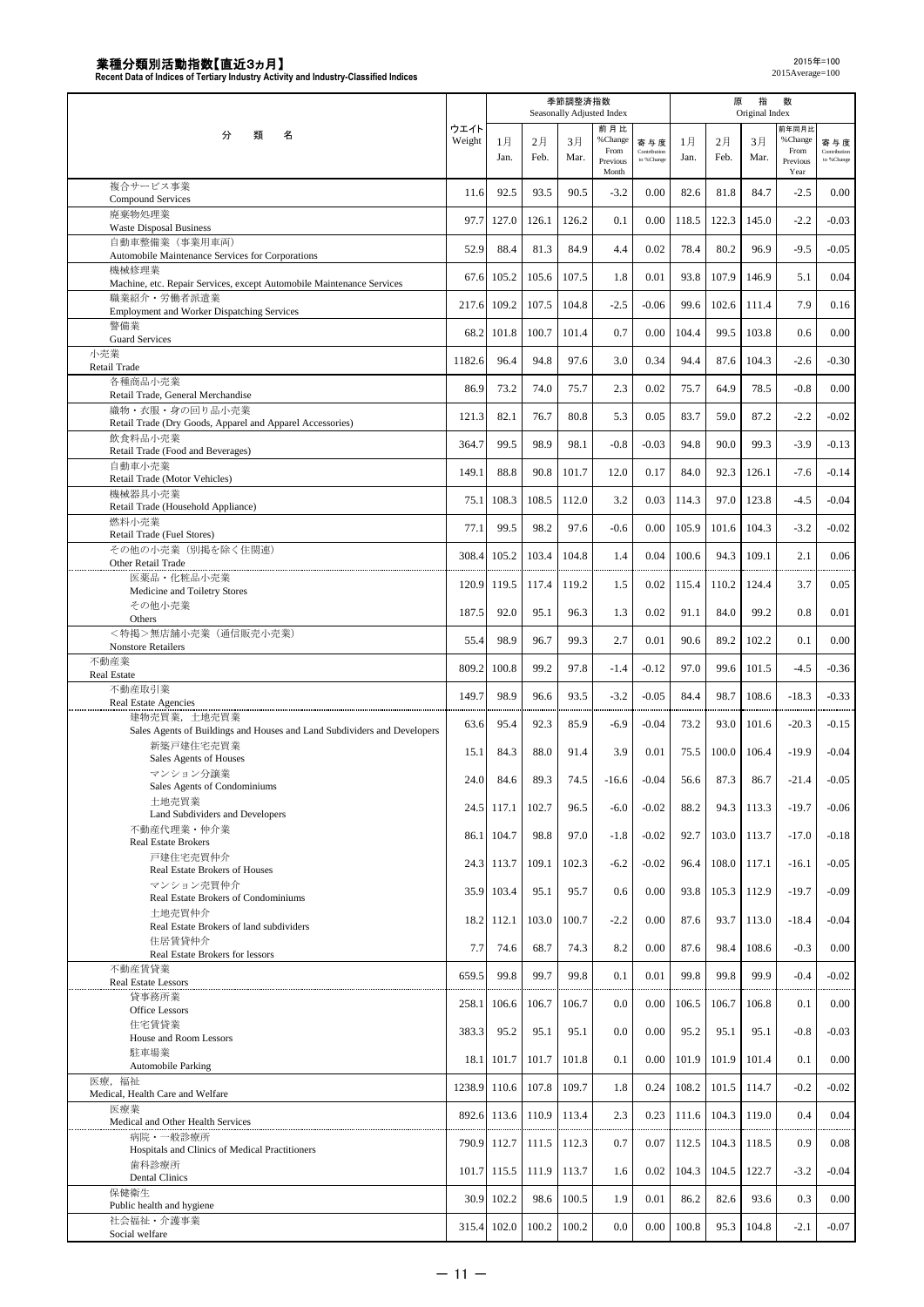|                                                                                              |                |            |            | 季節調整済指数    | Seasonally Adjusted Index           |                                   |            | 原          | 指<br>Original Index | 数                                    |                                   |
|----------------------------------------------------------------------------------------------|----------------|------------|------------|------------|-------------------------------------|-----------------------------------|------------|------------|---------------------|--------------------------------------|-----------------------------------|
| 分<br>類<br>名                                                                                  | ウエイト<br>Weight | 1月<br>Jan. | 2月<br>Feb. | 3月<br>Mar. | 前月比<br>% Change<br>From<br>Previous | 寄与度<br>Contribution<br>to %Change | 1月<br>Jan. | 2月<br>Feb. | 3月<br>Mar.          | 前年同月比<br>%Change<br>From<br>Previous | 寄与度<br>Contribution<br>to %Change |
| 生活娯楽関連サービス                                                                                   |                | 75.4       | 70.5       | 77.9       | Month<br>10.5                       | 0.86                              | 74.8       | 63.5       | 82.6                | Year<br>7.3                          |                                   |
| Living and Amusement-related Services<br>宿泊業                                                 | 1115.5         |            |            |            |                                     |                                   |            |            |                     |                                      | 0.57                              |
| Accommodations                                                                               | 90.3           | 69.9       | 64.6       | 69.0       | 6.8                                 | 0.04                              | 66.2       | 53.7       | 77.6                | 22.4                                 | 0.12                              |
| 旅館<br>Japanese Style Hotels                                                                  | 25.4           | 55.8       | 40.7       | 52.2       | 28.3                                | 0.03                              | 47.5       | 32.6       | 53.4                | 17.4                                 | 0.02                              |
| ホテル                                                                                          | 64.9           | 76.0       | 72.8       | 78.4       | 7.7                                 | 0.04                              | 73.5       | 61.9       | 87.1                | 23.7                                 | 0.10                              |
| Hotels, except Japanese Style Hotels<br>飲食店、飲食サービス業                                          |                |            |            |            |                                     |                                   |            |            |                     |                                      |                                   |
| Eating and Drinking Places, Take Out and Delivery Services                                   | 408.2          | 74.2       | 67.9       | 70.2       | 3.4                                 | 0.10                              | 72.9       | 53.8       | 74.1                | 1.6                                  | 0.04                              |
| 食堂、レストラン、専門店<br>Eating Places and Specialty Restaurants                                      | 221.0          | 75.1       | 65.9       | 72.7       | 10.3                                | 0.16                              | 76.8       | 52.8       | 79.4                | 3.3                                  | 0.05                              |
| パブレストラン、居酒屋                                                                                  | 75.6           | 32.6       | 26.4       | 31.6       | 19.7                                | 0.04                              | 34.8       | 19.7       | 33.0                | 3.4                                  | 0.01                              |
| Spree Eating and Drinking Places<br>喫茶店                                                      |                |            |            |            |                                     |                                   |            |            |                     |                                      |                                   |
| Coffee Shops                                                                                 | 27.9           | 77.4       | 70.5       | 75.3       | 6.8                                 | 0.01                              | 77.9       | 54.6       | 77.0                | 5.3                                  | 0.01                              |
| ファーストフード店<br><b>Fast Food Shops</b>                                                          | 21.7           | 119.2      | 120.7      | 119.8      | $-0.7$                              | 0.00                              | 114.9      | 91.1       | 126.7               | 5.6                                  | 0.01                              |
| 飲食サービス業<br>Food Take Out and Delivery Services                                               | 62.0           | 90.1       | 89.8       | 85.4       | $-4.9$                              | $-0.03$                           | 88.3       | 85.3       | 85.9                | $-6.5$                               | $-0.03$                           |
| 洗濯・理容・美容・浴場業                                                                                 | 131.8          | 78.3       | 72.0       | 87.4       | 21.4                                | 0.21                              | 69.3       | 66.8       | 91.1                | 8.1                                  | 0.08                              |
| Laundry, Beauty and Bath Services<br>洗濯業                                                     |                |            |            |            |                                     |                                   |            |            |                     |                                      |                                   |
| Laundries                                                                                    | 43.8           | 64.7       | 63.0       | 68.4       | 8.6                                 | 0.02                              | 53.5       | 45.7       | 73.4                | 9.7                                  | 0.03                              |
| 理容業<br>Barbershops                                                                           | 14.6           | 97.0       | 92.6       | 92.0       | $-0.6$                              | 0.00                              | 80.9       | 86.9       | 101.2               | $-7.7$                               | $-0.01$                           |
| 美容業                                                                                          | 50.5           | 80.6       | 76.3       | 95.7       | 25.4                                | 0.10                              | 69.6       | 72.8       | 98.1                | 9.1                                  | 0.04                              |
| Hair-Dressing and Beauty Salon<br>浴場業                                                        |                |            |            |            |                                     |                                   |            |            |                     |                                      |                                   |
| <b>Public Bathhouses</b>                                                                     | 8.2            | 58.5       | 51.5       | 61.2       | 18.8                                | 0.01                              | 69.3       | 48.2       | 57.4                | 10.4                                 | 0.00                              |
| その他の洗濯・理容・美容・浴場業<br>Miscellaneous Laundry, Beauty and Bath Services                          | 14.7           | 115.0      | 104.0      | 117.4      | 12.9                                | 0.02                              | 103.7      | 99.4       | 128.1               | 17.0                                 | 0.03                              |
| その他の生活関連サービス業                                                                                | 99.9           | 67.0       | 66.3       | 83.2       | 25.5                                | 0.18                              | 61.4       | 56.9       | 94.4                | 32.2                                 | 0.21                              |
| Miscellaneous Living-related and Personal Services<br>旅行業                                    |                |            |            |            |                                     |                                   |            |            |                     |                                      |                                   |
| <b>Travel Agency</b>                                                                         | 42.0           | 27.4       | 22.9       | 77.8       | 239.7                               | 0.24                              | 24.9       | 20.4       | 85.3                | 97.0                                 | 0.16                              |
| 国内旅行<br>Domestic Travel                                                                      | 28.2           | 31.4       | 25.2       | 113.1      | 348.8                               | 0.26                              | 35.9       | 28.5       | 123.7               | 100.5                                | 0.16                              |
| 海外旅行                                                                                         | 12.1           | 3.0        | 4.5        | 4.7        | 4.4                                 | 0.00                              | 2.5        | 3.9        | 5.1                 | 59.4                                 | 0.00                              |
| Overseas Travel<br>外人旅行                                                                      |                |            |            |            |                                     |                                   | 2.9        |            |                     | $-21.1$                              | 0.00                              |
| Tourists from Abroad                                                                         | 1.7            | 4.3        | 5.6        | 15.1       | 169.6                               | 0.00                              |            | 4.4        | 18.0                |                                      |                                   |
| 冠婚葬祭業<br><b>Ceremonial Occasions</b>                                                         | 50.7           | 88.8       | 94.1       | 104.1      | 10.6                                | 0.05                              | 89.6       | 88.4       | 106.1               | 18.4                                 | 0.08                              |
| 写真業<br>Photographic Studios                                                                  | 7.2            | 87.7       | 68.0       | 78.3       | 15.1                                | 0.01                              | 75.3       | 47.6       | 65.4                | $-38.9$                              | $-0.03$                           |
| 娯楽業                                                                                          | 234.3          | 84.1       | 79.3       | 81.4       | 2.6                                 | 0.05                              | 77.4       | 66.2       | 80.3                | 10.9                                 | 0.17                              |
| Services for Amusement and Hobbies<br>映画館                                                    |                |            |            |            |                                     |                                   |            |            |                     |                                      |                                   |
| Cinemas                                                                                      | 2.4            | 89.1       | 67.0       | 61.7       | $-7.9$                              | 0.00                              | 74.8       | 51.0       | 64.4                | $-7.1$                               | 0.00                              |
| 劇場・興行団<br>Performances, Theatrical Companies                                                 | 20.8           | 70.6       | 76.6       | 59.6       | $-22.2$                             | $-0.04$                           | 39.4       | 37.4       | 53.2                | 100.8                                | 0.05                              |
| 音楽·芸術等興行                                                                                     | 11.9           | 60.8       | 61.1       | 45.3       | $-25.9$                             | $-0.02$                           | 58.6       | 50.3       | 45.0                | 160.1                                | 0.03                              |
| Entertainment Performances, except Professional Sports<br>プロスポーツ興行                           |                |            |            |            |                                     |                                   |            |            |                     |                                      |                                   |
| Professional Sports Performances (Professional Sports Companies)                             | 8.9            | 50.7       | 84.2       | 70.5       | $-16.3$                             | $-0.01$                           | 13.7       | 20.1       | 64.1                | 64.8                                 | 0.02                              |
| 競輪・競馬等の競走場、競技団<br>Bicycle, Horse, Motorcar and Motorboat Race Track Operations and Companies | 31.0           | 157.4      | 160.6      | 164.6      | 2.5                                 | 0.01                              | 172.1      | 147.5      | 159.4               | 15.8                                 | 0.06                              |
| スポーツ施設提供業                                                                                    | 56.4           | 95.9       | 87.5       | 91.5       | 4.6                                 | 0.02                              | 73.6       | 66.6       | 85.4                | 1.8                                  | 0.01                              |
| <b>Sports Facilities</b><br>游園地・テーマパーク                                                       |                |            |            |            |                                     |                                   |            |            |                     |                                      |                                   |
| Amusement Parks and Theme Parks<br>パチンコホール                                                   | 24.5           | 63.9       | 51.1       | 69.9       | 36.8                                | 0.05                              | 51.5       | 34.8       | 79.3                | 76.6                                 | 0.08                              |
| Pachinko Parlors                                                                             | 99.2           | 58.9       | 58.2       | 59.3       | 1.9                                 | 0.01                              | 64.4       | 54.7       | 58.9                | $-4.7$                               | $-0.03$                           |
| 学習支援業<br>Learning Support                                                                    | 94.6           | 96.2       | 96.5       | 100.2      | 3.8                                 | 0.04                              | 101.9      | 95.3       | 93.0                | 0.3                                  | 0.00                              |
| 学習塾                                                                                          | 77.5           | 96.4       | 98.4       | 102.5      | 4.2                                 | 0.03                              | 104.0      | 96.0       | 93.9                | 2.5                                  | 0.02                              |
| Supplementary Tutorial Schools<br>外国語会話教室                                                    |                |            |            |            |                                     |                                   |            |            |                     |                                      |                                   |
| Foreign Language Schools                                                                     | 17.1           | 91.0       | 91.7       | 90.3       | $-1.5$                              | 0.00                              | 92.6       | 91.9       | 88.9                | $-8.9$                               | $-0.01$                           |
| ペット・クリニック<br>Pet Clinic                                                                      | 10.0           | 95.4       | 114.9      | 124.3      | 8.2                                 | 0.01                              | 77.6       | 85.8       | 114.2               | $-19.2$                              | $-0.02$                           |
| 自動車整備業 (家庭用車両)<br>Automobile Maintenance Services for Individuals                            | 46.4           | 90.5       | 86.7       | 83.4       | $-3.8$                              | $-0.02$                           | 83.3       | 89.5       | 101.2               | $-7.4$                               | $-0.03$                           |
|                                                                                              |                |            |            |            |                                     |                                   |            |            |                     |                                      |                                   |